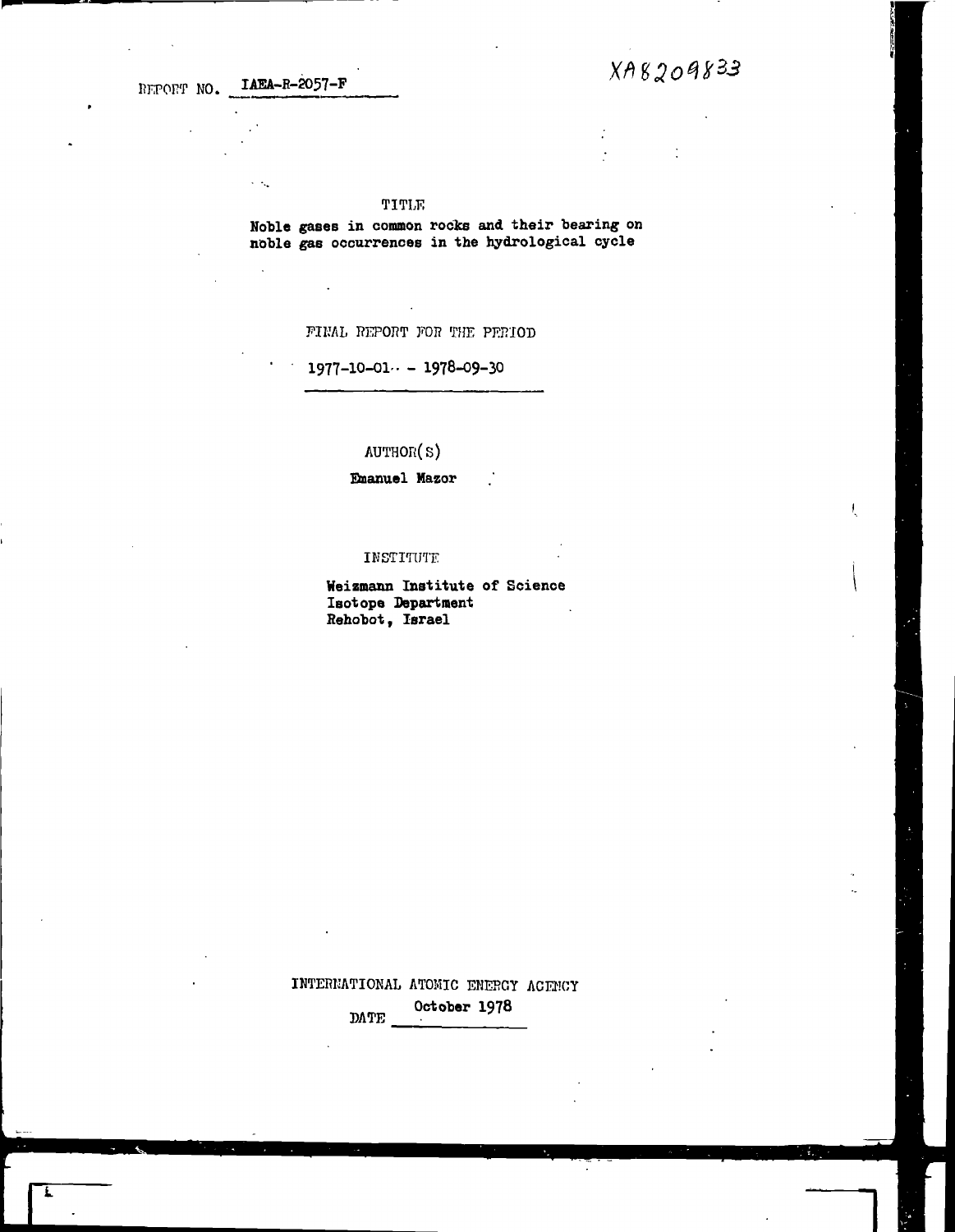# Final Report

| Contract number :    | 2057/RB                                          |
|----------------------|--------------------------------------------------|
| Title of project :   | Noble gases in common rocks and their bearing on |
|                      | noble gas occurrences in the hydrological cycle. |
| Institute:           | The Weizmann Institute of Science, Isotope       |
|                      | Department, Rehovot, Israel.                     |
| Chief Investigator : | Emanuel Mazor, Associate Professor               |
| Period:              | October 1, 1977 to September 30, 1978.           |

 $\ell^{\xi}$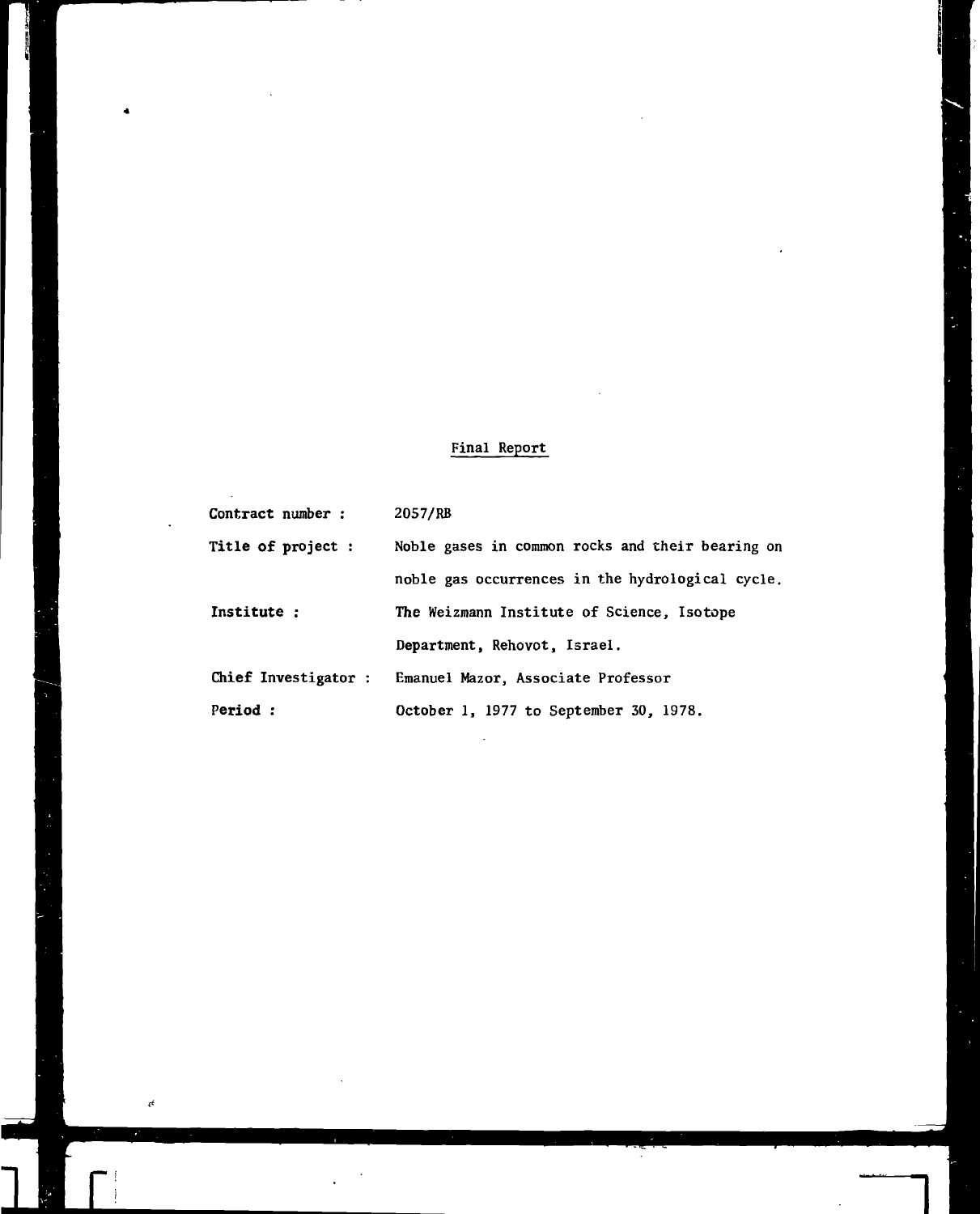## Abstract

Thermal and cold water sources in the French Massif Central were selected as targets for the present work. In this area waters issue in both igneous and sedimentary terrain. A comparison of the noble gases in these different rocks was aimed to allucidate amounts and nature of noble gases contributed by country rocks as opposed to atmospheric noble gases brought in by recharged water. No previous information was available on the noble gas contents in the area and the data obtained are, therefore, important by themselves.

Field collection was done in collaboration with Prof. G. Michard and Dr. C. Fouillac of the Laboratorie de Geochimie des Eaux, Universite de Paris, who made also the chemical analyses.

The analytical work lasted much longer than anticipated, mainly due to the enormous amounts of reactive gases that accompanied the studied sources. These dictated special cleaning procedures and time-consuming separations prior to the mass spectrometric analyses.

No difference in the noble gas contents was found between waters issuing in igneous rocks to those issuing in sedimentary rocks. In both, significant variations in the contents of atmospheric and radiogenic noble gases were found •

Radiogenic helium has been found to reveal a positive correlation to the contents of atmospheric Ne, Ar, and Kr. This indicates water recharge into the deep part of the systems, mixing with radiogenic He and Ar flushed from igneous and sedimentary rocks, and subsequent partial gas loss.

Loss of gas is evident from, the observed low noble gas contents. These i losses have been accompanied by a "revers ed" retention pattern of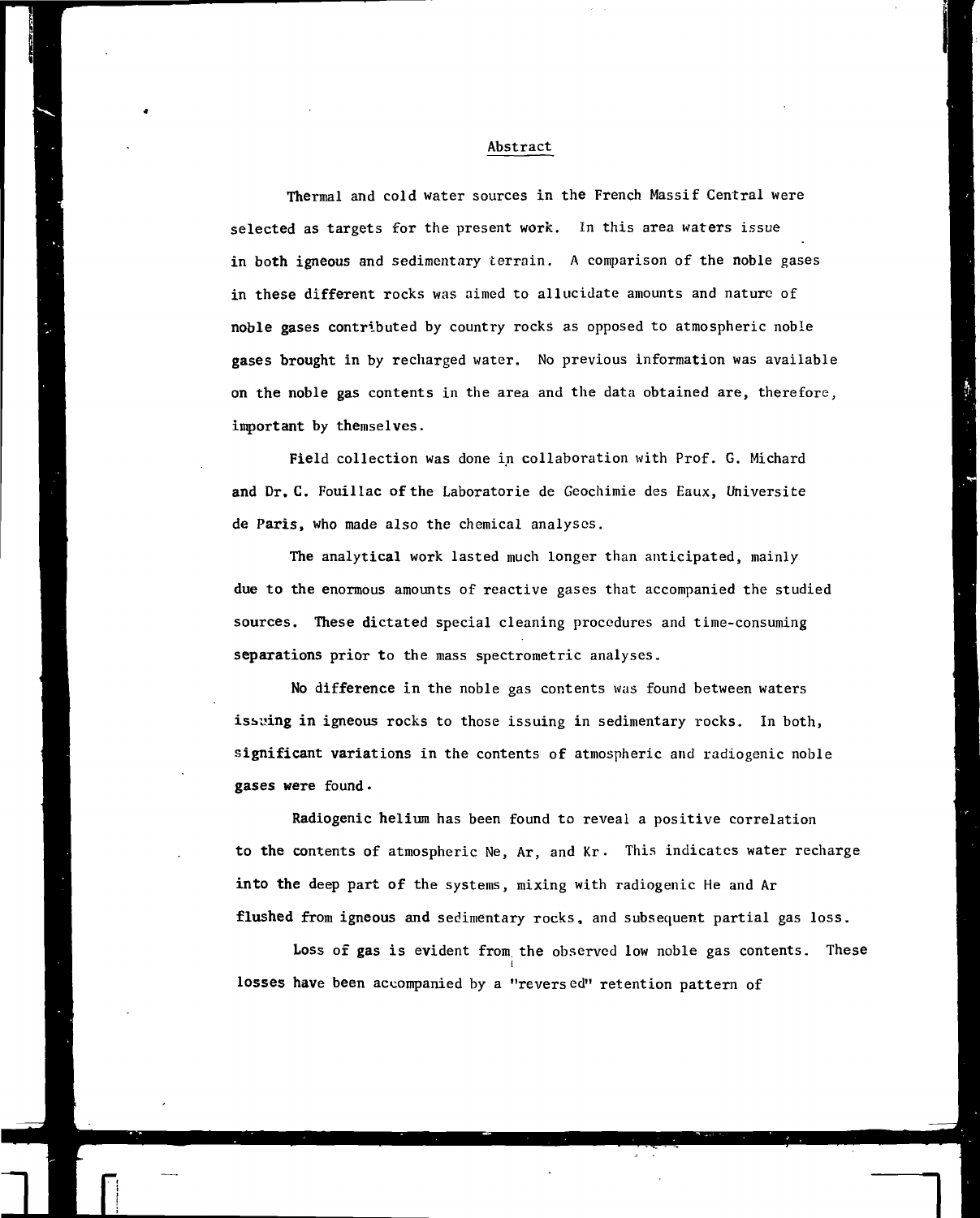## $Ne$  >  $Ar$  >  $Xe$

This reversed retention pattern can not be an artifact of sampling nor can it result by partial steam loss. A new pattern, has thus been observed to occur, not known so far from other areas of thermal water activity.

Lack of itotopic oxygen "shifts" is tsken as an indication of lack of elevated temperatures at depth.

Much more work on noble gases in waters issuing in different rock types is needed.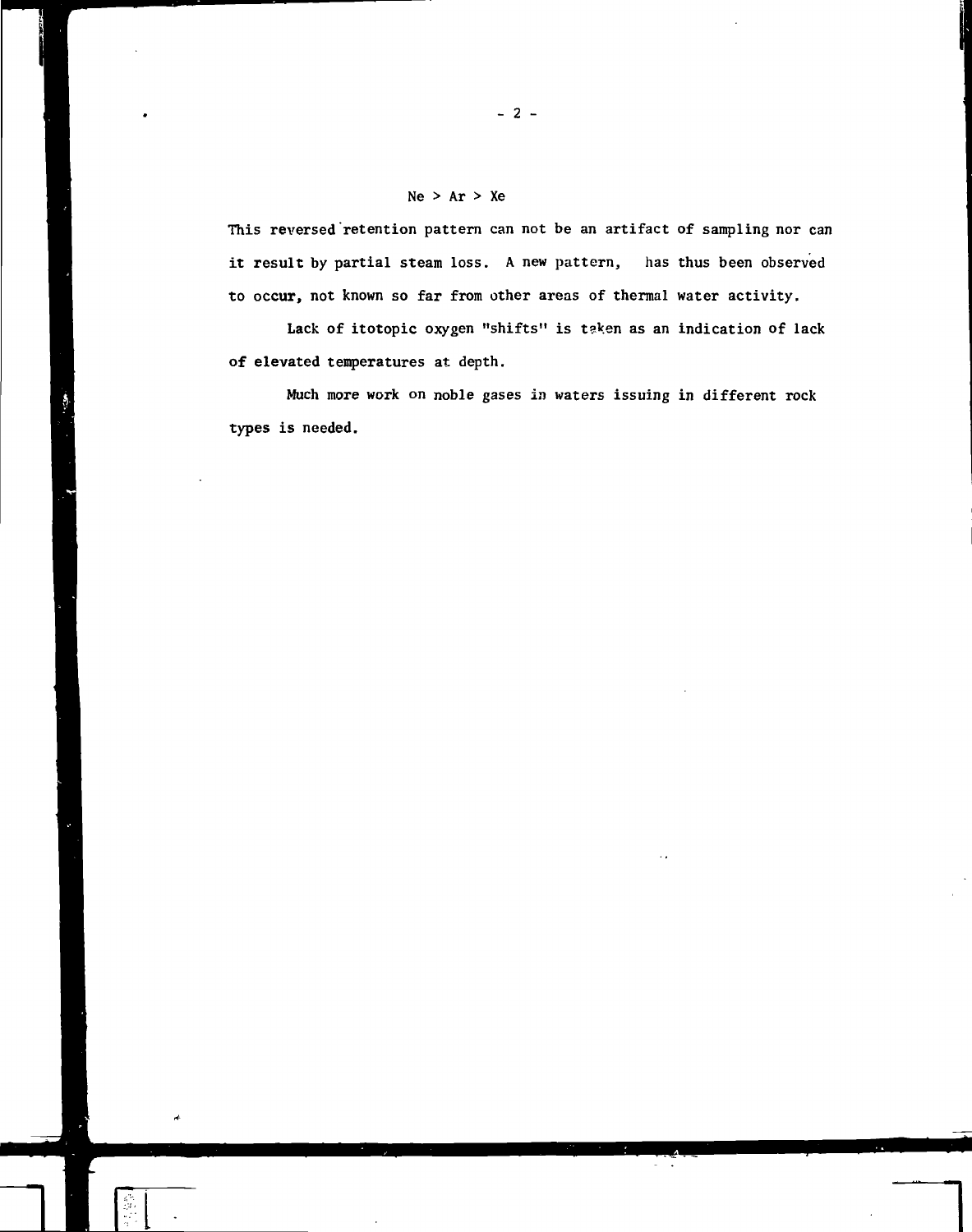## Introduction

The Massif Central is rich in springs and wells of cold and warm (up to 82°C) mineral waters, which are often extremely rich in gases (mainly  $CO<sub>2</sub>$ ).

Many of these waters are encountered in igneous terrains and others occur in sedimentary rocks. Hence, waters of two major types of aquifers may be studied and compared in regards to their chemical and isotopic composition. Previous geochemical studies of waters of the Massif Central included parts of these aspects (Michard et al., 1976).

In the present study representative springs and wells of mineral and thermal waters in the Massif Central (Table J and Fig. 1) were studied for their noble gases and ionic and isotopic composition.

#### Techniques

The samples were collected for noble gases in 10 cm<sup>3</sup> pyrex tubes with high quality spring loaded stopcocks at the ends. These tubes were pre-evacuated.and tested for leaks. Sample/collection was done by flushing the vessels with the sampled water and closing of the stopcocks. The gases were extracted within one month since collection and transferred into He-tight glass tubes with breakeseals. Subsequently were the samples cleaned over a hot Ti getter. lie and Ne were separated by an activated charcoal trap at liquid nitrogen temperature. Argon was released from the trap at  $-120^{\circ}$ C and Kr at  $+80^{\circ}$ C.

The 'gases were let into a  $4.5"$  60° Reynold's type glass mass spectrometer (Nuclides Co.). A liquid nitrogen trap was applied at the inlet, trapping hydrocarbons (but also xenon). ' '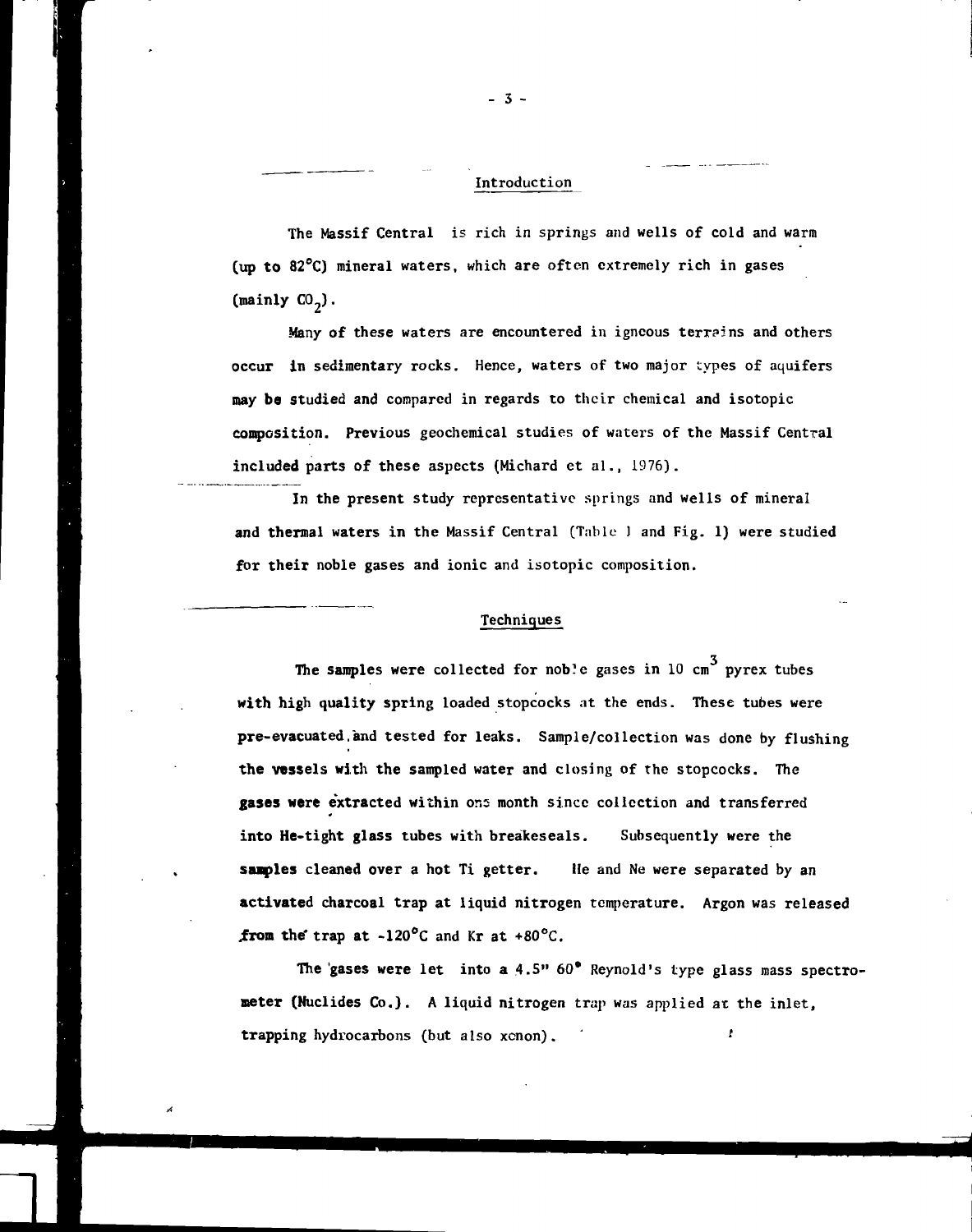# Sampling reproducibility for noble gases

Many of the waters were extremely rich in gases, appearing as real "sprinkle water". This caused variations in the size of the gas boubble present in each collection vessel. In most cases this boubble was 0.5-1.0  $\begin{smallmatrix} &3&\&3\&\texttt{cm}^3\end{smallmatrix}$  in the 10 cm  $^3$  vessels (except No. F-6, which contained 7.9 cm  $^3$  gas and only 1.2  $\text{cm}^3$  water). Thus, significant variations were seen in the concentration of the noble gases in duplicate samples (Table 2). However, the relative abundances and the isotopic compositi ns were well reproducible (Tables 2 and 3).

### Results and discussion

The data are given in Tables 2 and 3. The following patterns emerge:

1. In part of the cases significant amounts of He were observed, in excess over the  $5x10^{-8}$  cc STP/cc water that may be expected from dissolved air alone (Fig. 2). This excess helium is regarded to be radiogenic, i.e. from the radioactive decay of uranium and thorium present (in common concentrations) in the aquifer rocks. Radiogenic helium is often observed in thermal and mineral waters (Mazor, 1977).

No correlation between radiogenic helium content and observed temperature is seen in the five Vichy samples (Table 2).

2. In several cases (Table 3) the  ${}^{40}$ Ar/ ${}^{36}$ Ar ratios are above the atmospheric value of 295.6, indicating the presence of a non-atmospheric  $40$ Ar excess. This is attributed to radioactive decay of  $40$ <sub>K</sub> in the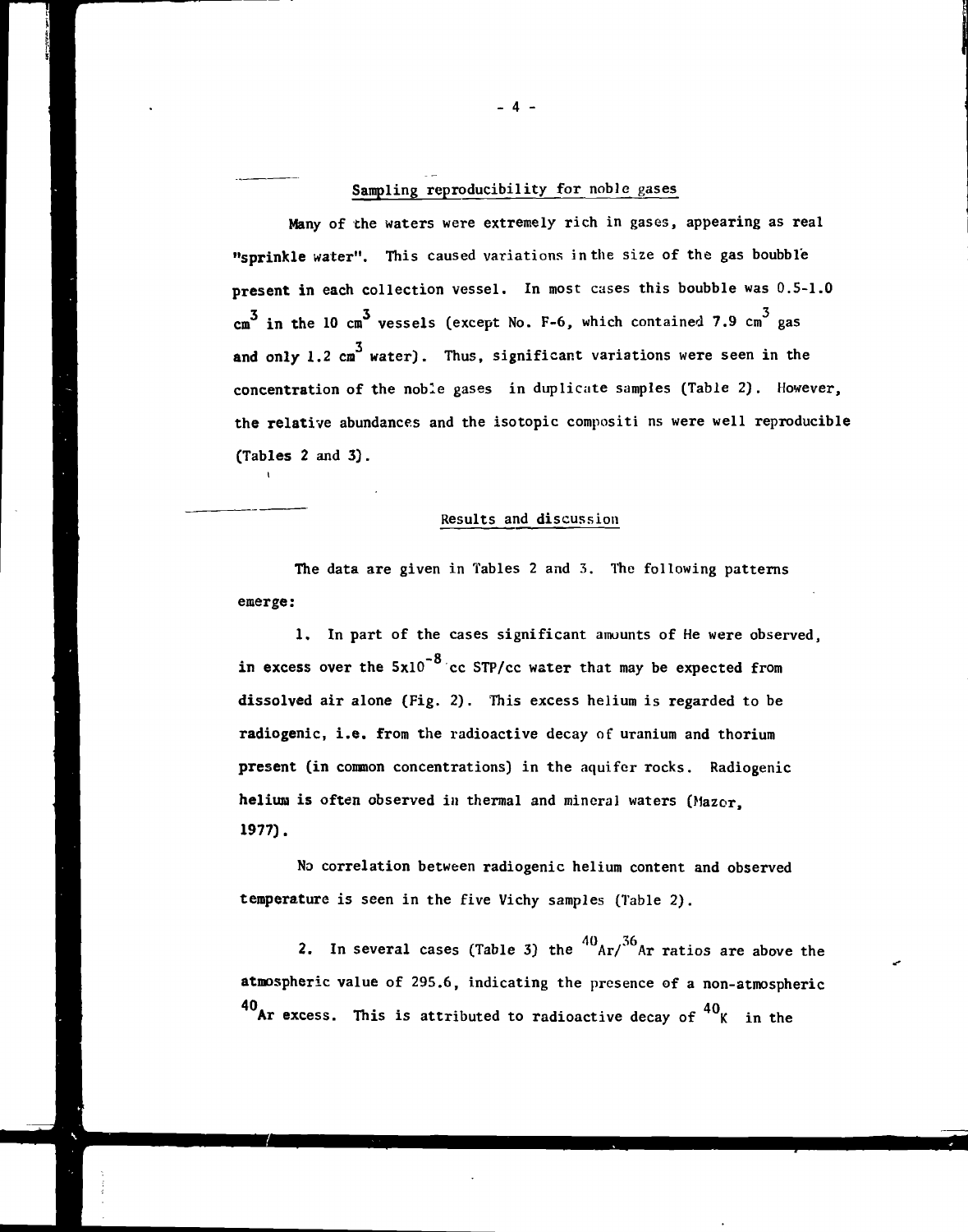aquifer rocks. In most of these cases the total argon content was, however, low and only in sample F-6 of Vichy a significant amount of radiogenic argon was observed  $(2.3x10^{-5}$  cc STP/cc water).

The radiogenic helium and argon, coming from the aquifer rocks, thus serve as deepseated tracers and their correlation to the atmospheric noble gases will be discussed below. It is only of interest to note that the He rad/Ar rad ratio in the F-6 sample is 4.4, i.e. well in the range of 1 to 6, observed in similar waters in other parts of the world (Mazor,  $1977$ .

3. The isotopic composition of the observed Ne and Kr was found to be atmospheric (Table 3). Hence, three atmospheric tracers, Ne, Ar atm. (atmospheric fraction, calculated via  $36$ Ar) and Kr are at hand (Table 2).

4. Tha atmospheric Ne, Ar and Kr vary in their concentrations in the various waters studied but they are positively correlated (Fig. 3), indicating they originate from one type of gases (derived from the atmosphere, but modified).

5. The amount of radiogenic helium varies much between the studied waters. Yet, the concentrations of the readiogenic helium values are positively correlated to the concentrations of the three atmospheric noble gases (Fig. 4).

This indicates that the atmospheric gases were carried down with the recharging water and were mixed with the deep-seated radiogenic helium and most probably also with the  $CO<sub>2</sub>$  and other reactive gases. Variations of the gas/water ratio must have occured subsequently, either because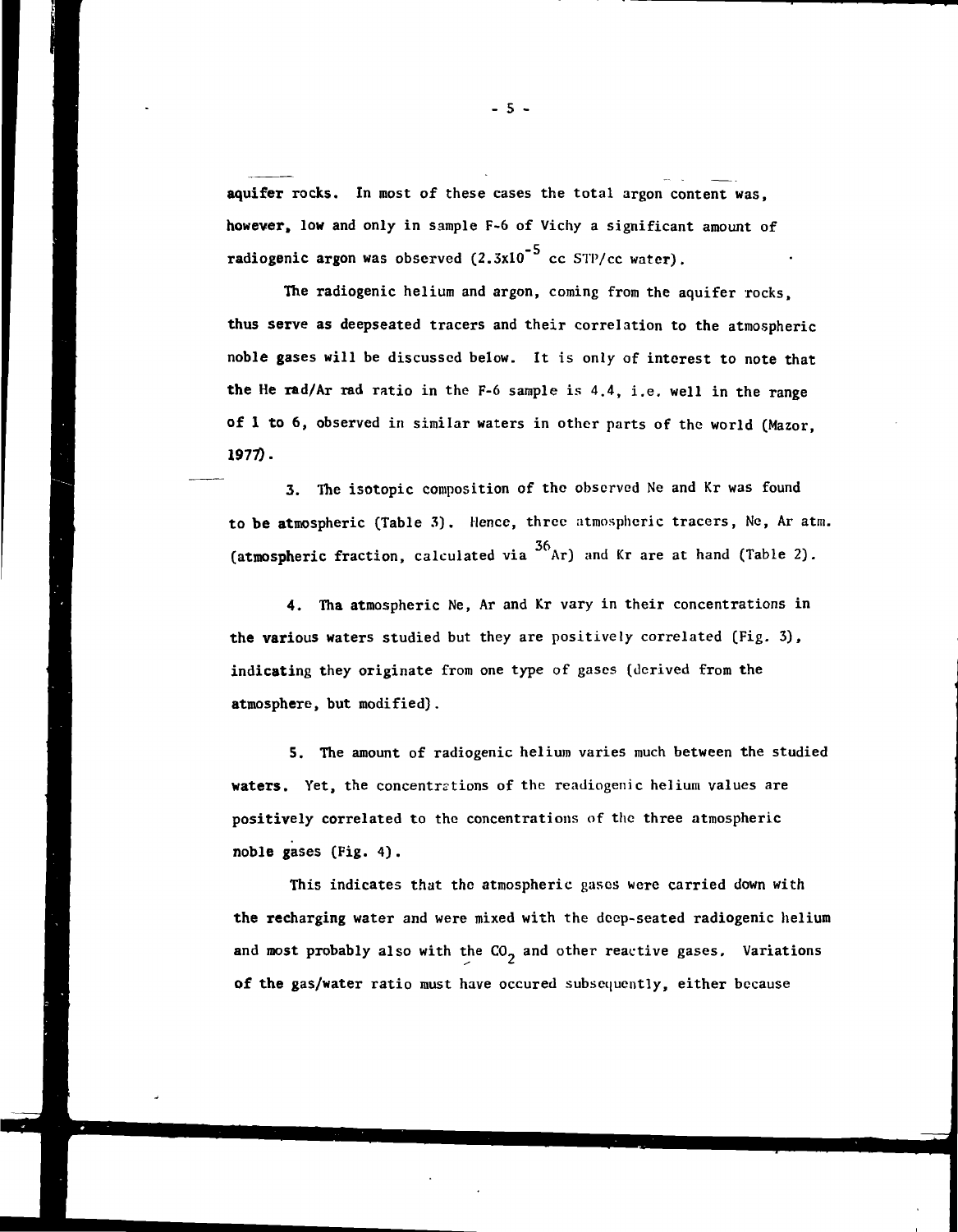losses into a separating steam phase or due to pressure release during ascent to the surface.

Positive correlations between the atmospheric and radiogenic noble gases have been previously observed in the geothermal systems of Larderello in Italy (Mazor, 1979) and in the Lassen Volcano National Park, U.S.A. (non published data). Such a correlation may indicate that all recharged water penetrated deep into the aquifers and mixing with shallow water (devoid of the radiogenic tracers) is negligible. This seems to be well supported by the low tritium values observed (Table 5).

6. The observed concentrations of the atmospheric noble gases are compared in Fig. 2 to the original amount, expected in the recharging water (assuming an average annual temperature of  $10^{\circ}$ C (Hertzberg and Mazor, 1979) and average intake elevation 2000m, (i.e. applying a correction factor of 1.27 (Mazor, 1977)).

The concentrations of the atmospheric noble gases are seen to be in general lower than the values expected to be in the recharging waters. Thus, part of the atmospheric noble gases were lost prior sampling. In light of the positive correlation between the atmospheric noble gases and the radiogenic helium (Fig. 4) one may conclude that part of the original radiogenic helium was lost as well. Part of the reactive gases must have been similarly lost prior sampling. The atmospheric noble gas concentrations may be applied to calculate the deep-seated concentration of other gases in the waters, i.e. prior to the losses. This topic will be discussed further on.

- 6 -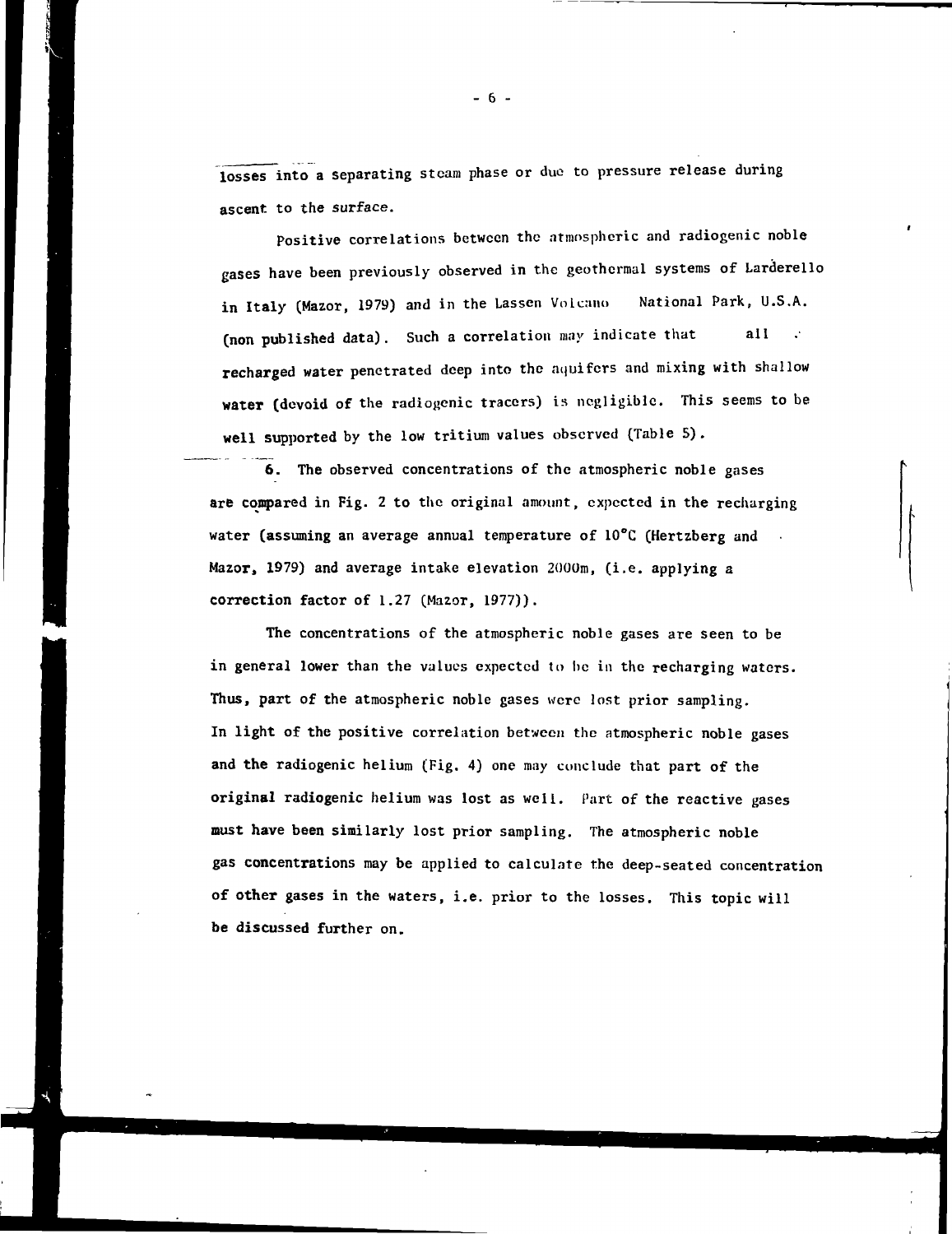8. The retention percentages of atmospheric noble gases are given in Table 4 and Fig. 5. The following general pattern of retention is seen:

## $Ne$  >  $Ar$  >  $Kr$

This is in contrast to the pattern prevailing at Yellowstone (Mazor and Fournier, 1973). There, the explanation was that a steam and gas phase had been separated. The lighter gases are expected to escape in such cases more efficiently than the heavier ones and the residual liquids will have a retention pattern of:

## $Kr$  > Ar > Ne

Such a "reversed" relation exists in the separated steam and gas phase. There, the lighter gases will accumulate more than the heavy ones. The apttern in Fig. 5 resembles, thus, a separating gas phase and not a residual liquid. The meaining of this pattern in terms of a geochemical model is still to be worked out.

Gass losses at the surface, prior or during sampling, would produce liquids with a "normal" fractionation pattern of the atmospheric noble gases. Hence, the observed "reversed" pattern can not be an artifact caused by sampling.

### Stable hydrogen and oxygen isotopes

The  $\delta$ D and  $\delta^{18}$ O values are reported in Table 5 and Fig. 6. No "oxygen shifts" or evaporational shifts are observed. This seems to indicate that: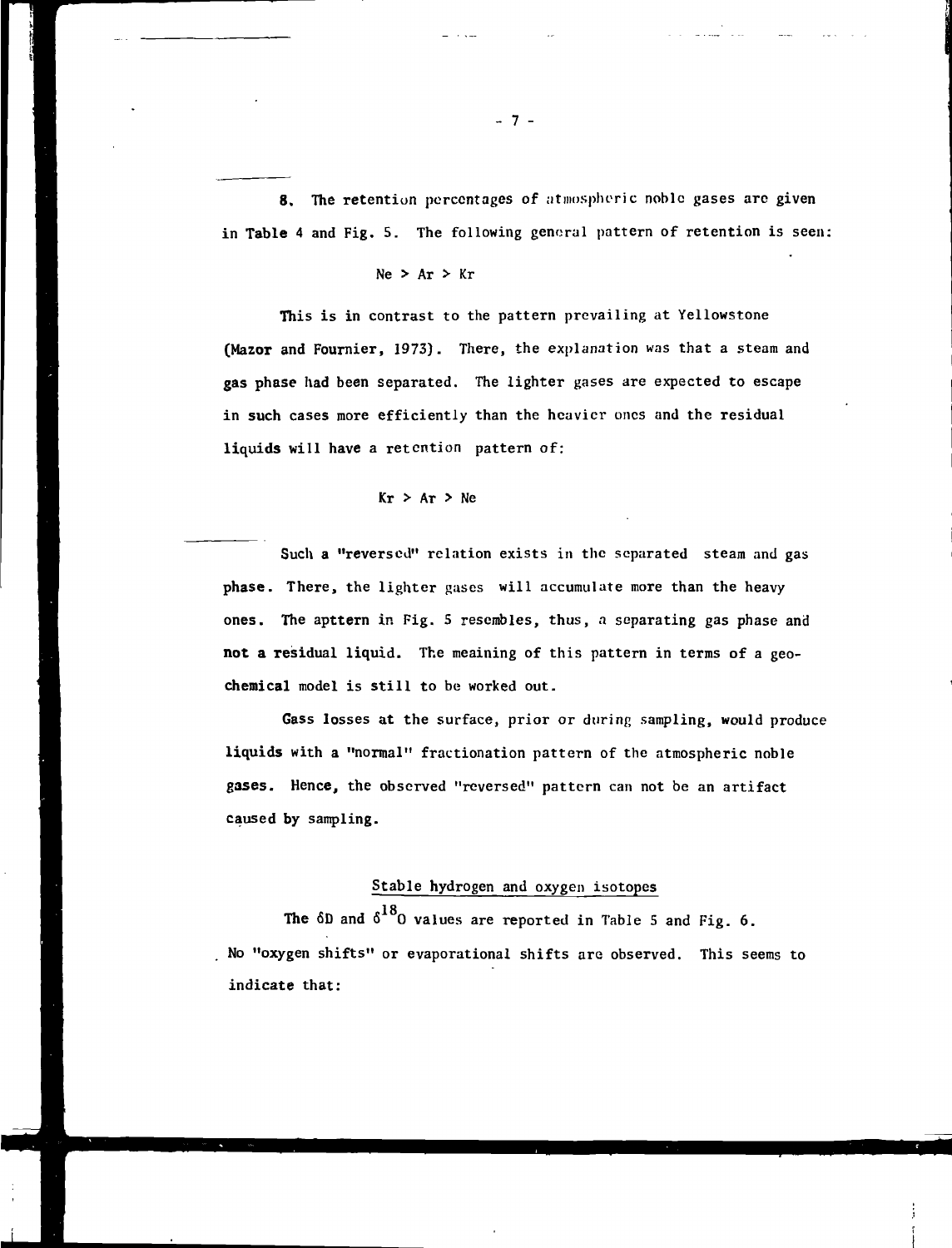- (a) No partial steam phase was separated.
- (b) Temperatures at depth were relatively low, in contrast to the "classical" geothermal fields.

Thus, the stable isotope data seem to exclude partial steam losses as an explanation for the observed noble gas depletions, a conclusion that agrees with the fact that the observed fractionation patterns are not "normal".

## Tritium

The observed tritium data (Table 5) are low, excluding intermixing with significant amounts of surface, or near-surface, waters. This is in good agreement with the positive correlation observed between the contents of radiogenic helium and atmospheric neon, argon and krypton (Fig. 4).

### Dissolved ions

The chemical data are given in Table 6. The following groups emerge:

(a) Low total dissolved ion contents (Neris, Evaux, Mont Dore, Chaudes Aigues) with 27-45 milimoles/1. The relative abundances in this group are:

 $Na > Ca \approx K > Mg > Li$  $HCO_3 > CI \approx SO_4 > F$ This pattern seems to typify the igenous aquifers.

(b) High total dissolved ion contents (Vichy, St, Yorre, St. Nectaire) with 162-186 milimole/1. The relative abundances are:

> Na >> K = Ca > Li > Mg  $HCO_{3} \gg CI > SO_{4} > F$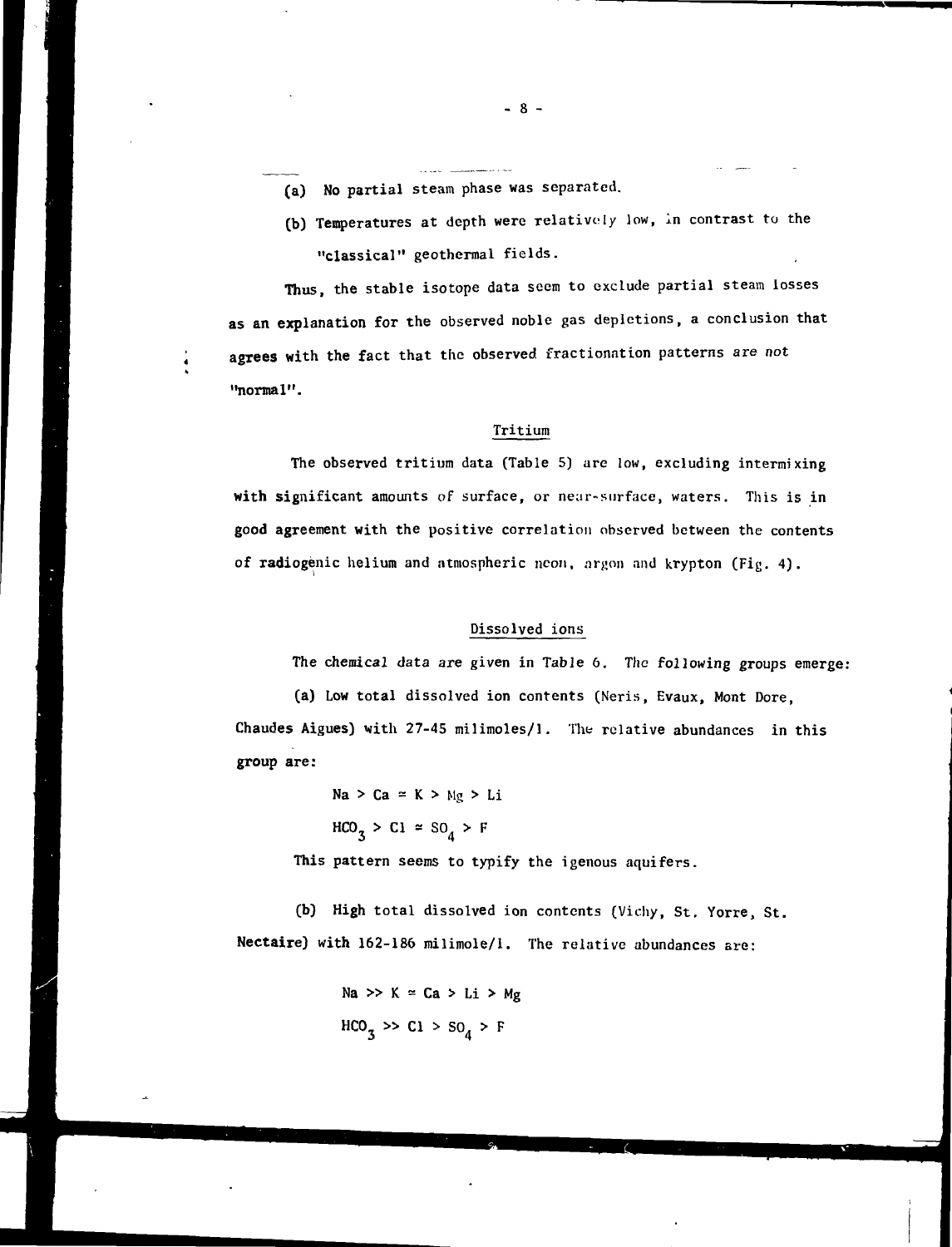This group differs, thus, from the previous one by higher contents of the various ions, especially of Na and HCO<sub>3</sub>. This group is associated with sedimentary aquifers of

(c) A separate case of high total dissolved ion contents is presented by Ceyssat, with 177 milimolc/1 and a relative abundance pattern of:

> Mg > Ca > Na > Li  $HCO_3 \gg CI > SO_4 > F$

The terrain is built of alluvial sediments.

It seems, as a general trend, that the waters issuing in igneous terrain are low in dissolved ions as compared to those issuing in sedimentary rocks. No similar correlation is observed in the radiogenic or atmospheric noble gases.

#### Future work recommended

1. The results turned out to be of high interest to the study of the Massif Central Thermal water systems. More sites should be studied but an effort should be done to collect samples at the bottom of wells to avoid gas losses.

2. Other terrains, with waters that do not contain so high amounts of reactive gases should be selected for further rock-water-noble gas studies.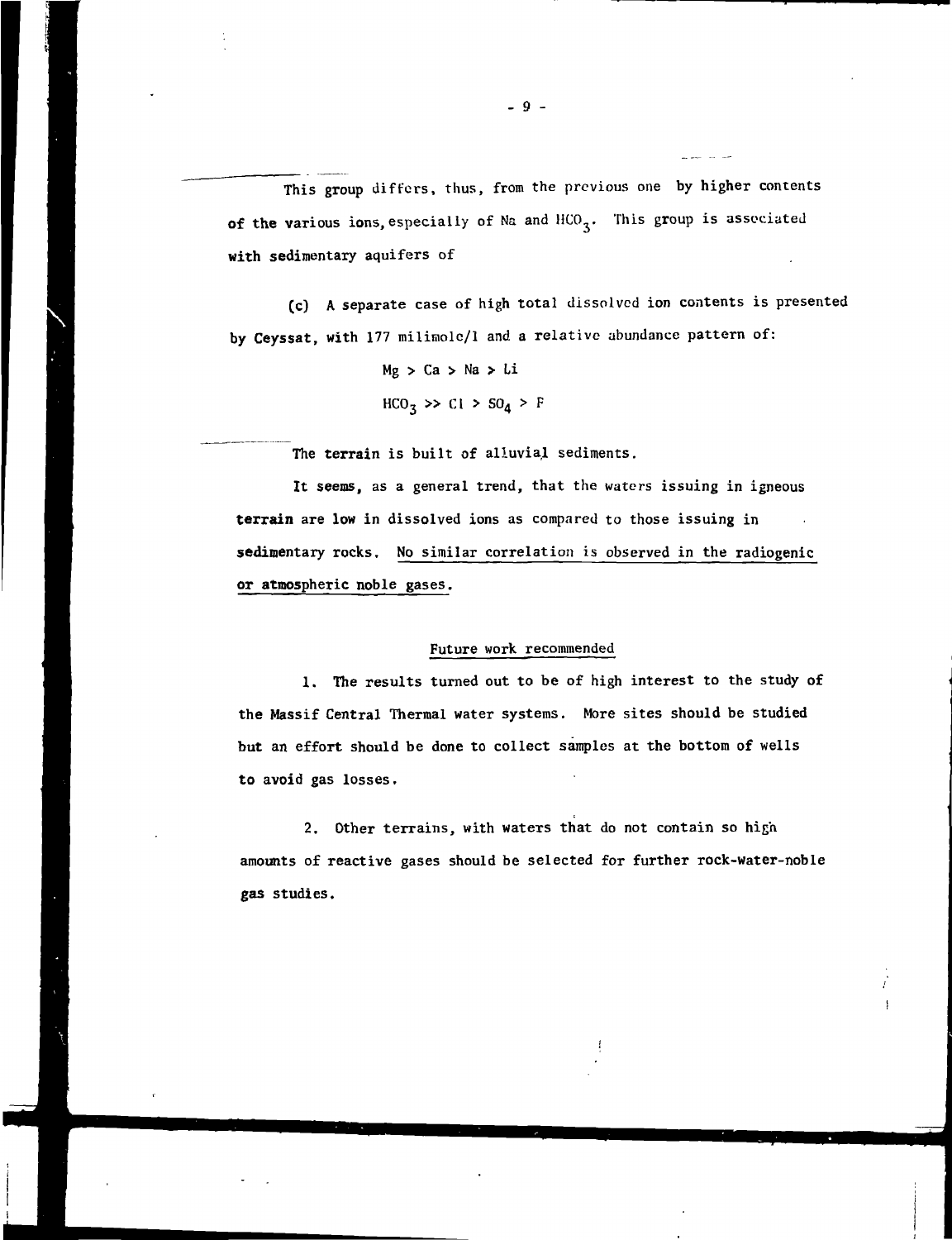### References

- Mazor, E. (1977): Geothermal tracing with atmospheric and radiogenic noble gases. Geothermics, 5, 21-36.
- Michard, G., Stettler, A., Fouillack, C., Ouzounian, G. and Mandeville, D. (1976): Subsuperficial changes in chemical composition of the t thermomineral waters of Vichy basin; geothermal implications. Geochemical J. 10, 155-161.
	- Mazor, E. (1974): Noble gases in a section across the vapor dominated geothermal field of Larderello, Italy. Pageoph., 117, 262-275.

i

Mazor, E. and Fournier, R. (1973): More on noble gases in Yellowstone National Park hot waters. Geoch. et Cosmochimica Acta, 37, S15-525.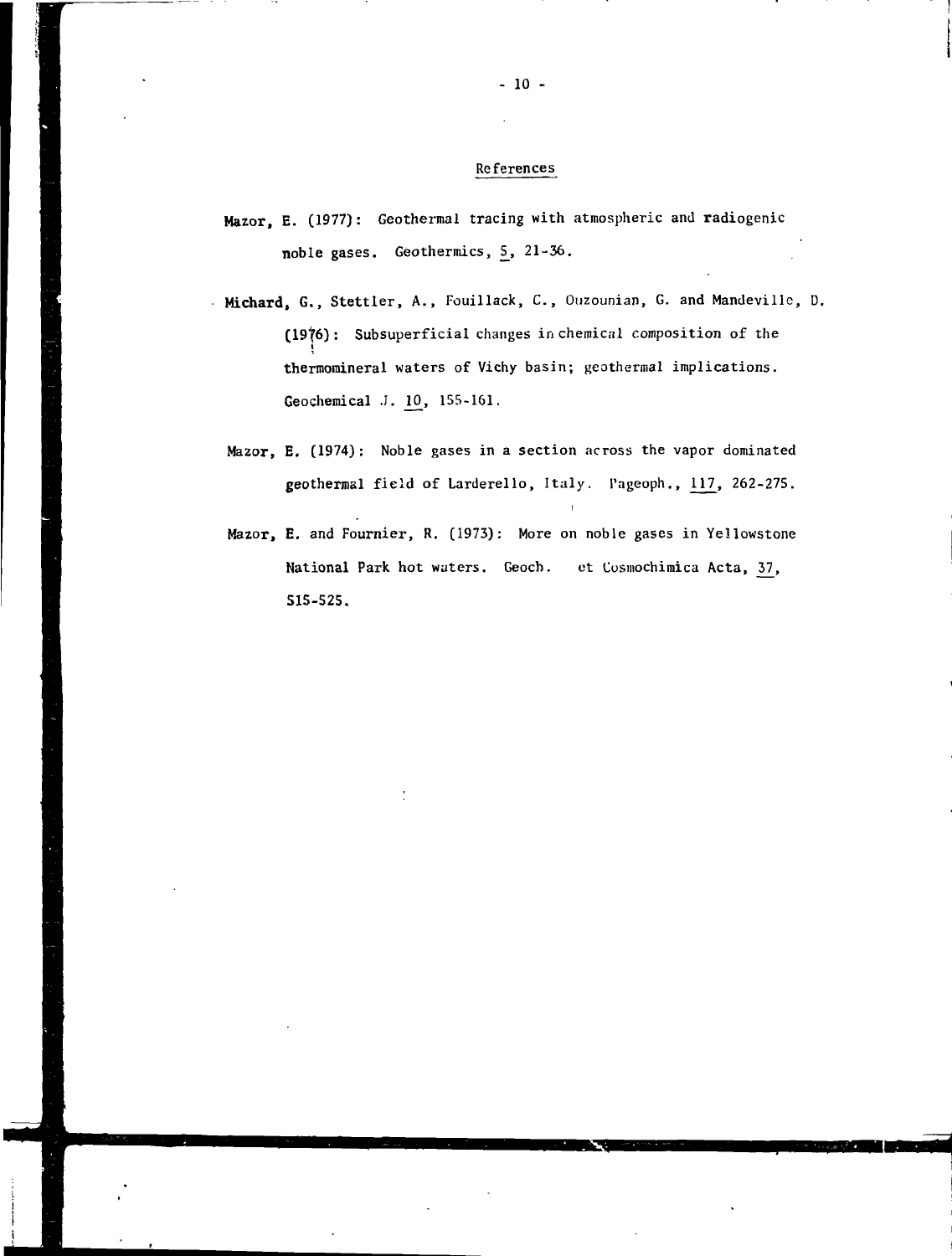Table 1 : Sample data

Ł 1ŗ

| ġ.              | Source                                | type        | $f$ low<br>$11t/\min$ | ر<br>ه     | country rock         |                                 | total dissolved* $T_2(T,U_1)^*$<br>ions, meq/1 |             | Remarks                                                                 |
|-----------------|---------------------------------------|-------------|-----------------------|------------|----------------------|---------------------------------|------------------------------------------------|-------------|-------------------------------------------------------------------------|
| $F - 1$         | Noris, Cesar                          | $w$ ell     | 1580                  | 53         | granite              |                                 | 33.3                                           | $1.7 + 0.7$ |                                                                         |
| $\frac{2}{\pi}$ | Evaux, Cesar                          | $w$ ell     |                       | S          | granite              |                                 | 39.5<br>40.4                                   | $1.3 + 0.7$ |                                                                         |
| $F-3$           | Evaux, St. Marie                      | vert1       |                       | 45         | granite              |                                 |                                                |             |                                                                         |
| $\frac{4}{5}$   | Vichy, Source de Dome                 | 4e11        | 20                    | 2          |                      | alluvium on Oligocen, sediments | 176.3                                          | $0.9 + 0.7$ | travertine rich                                                         |
| r. 6            | Vichy, Boussanges                     | well (220m) | 255                   | 42         | E<br>$\overline{a}$  | E                               | 184.9                                          | $0.3 + 0.7$ | high CO <sub>2</sub> content                                            |
| $F - 7$         | Vichy, Grand Grille                   | spring      | ន្ហ                   | $\ddot{a}$ | Ξ                    | ፡                               | 182.1                                          |             |                                                                         |
| 8<br>E-3        | Vichy, L'hopital                      | spring      | 22                    | z          | Ξ                    | Ξ<br>Ξ                          | 185.6                                          |             |                                                                         |
| a<br>L          | Vichy, Genereuse                      | $w$ ell     | S                     | 25         | ÷<br>÷               | ።<br>÷                          | 169.2                                          |             |                                                                         |
|                 | F-10 St. Yorre, Prof. L.<br>Blanquet  | well        | Ŗ,                    | 15         | ÷<br>E,              | t<br>÷                          | 162.3                                          | 2, 0, 4     | high gas content                                                        |
|                 | F-17 Ceyssat                          | spring      |                       | $\Xi$      |                      | e.,                             | 177.2                                          | $1.2 + 0.7$ |                                                                         |
|                 | F-20 Mont Dore, St. Jean              |             |                       | 42         |                      | e.                              | 44.7                                           | 40.6        | sampled in Etabilation<br>Thermal, after gas was<br>partially released. |
|                 |                                       |             |                       |            |                      |                                 |                                                |             |                                                                         |
|                 | Cornadore<br>F-21 St. Nectaire, Mont  |             |                       | 38         | granite and diorite? |                                 | 175.8                                          | $0.8 + 0.7$ |                                                                         |
|                 | F-22 Chudes Aigues, Moulin<br>du Bon  |             |                       | 45         | pranite              |                                 | 28.7                                           | $0.3 + 0.7$ |                                                                         |
|                 | F-23 Chaudes Aigues, Forage<br>du Bon | vert1       | 51                    | 75         | granite              |                                 | 27.3                                           |             |                                                                         |

\* C. Fouillac and G. Michard, Laboratoire de Geochimie des Eaux, Paris.

 $\ddot{\phantom{0}}$ 

 $0 \tfrac{+0.7}{-}$ 

28.7

 $\boldsymbol{\mathrm{grainte}}$ 

 $\boldsymbol{33}$ 

273

spring

F-24 Chaudes Aigues, Source

 $\ddot{\phantom{0}}$  .

y

 $\begin{array}{c} \mathbf{1} \\ \mathbf{1} \\ \mathbf{1} \\ \mathbf{1} \end{array}$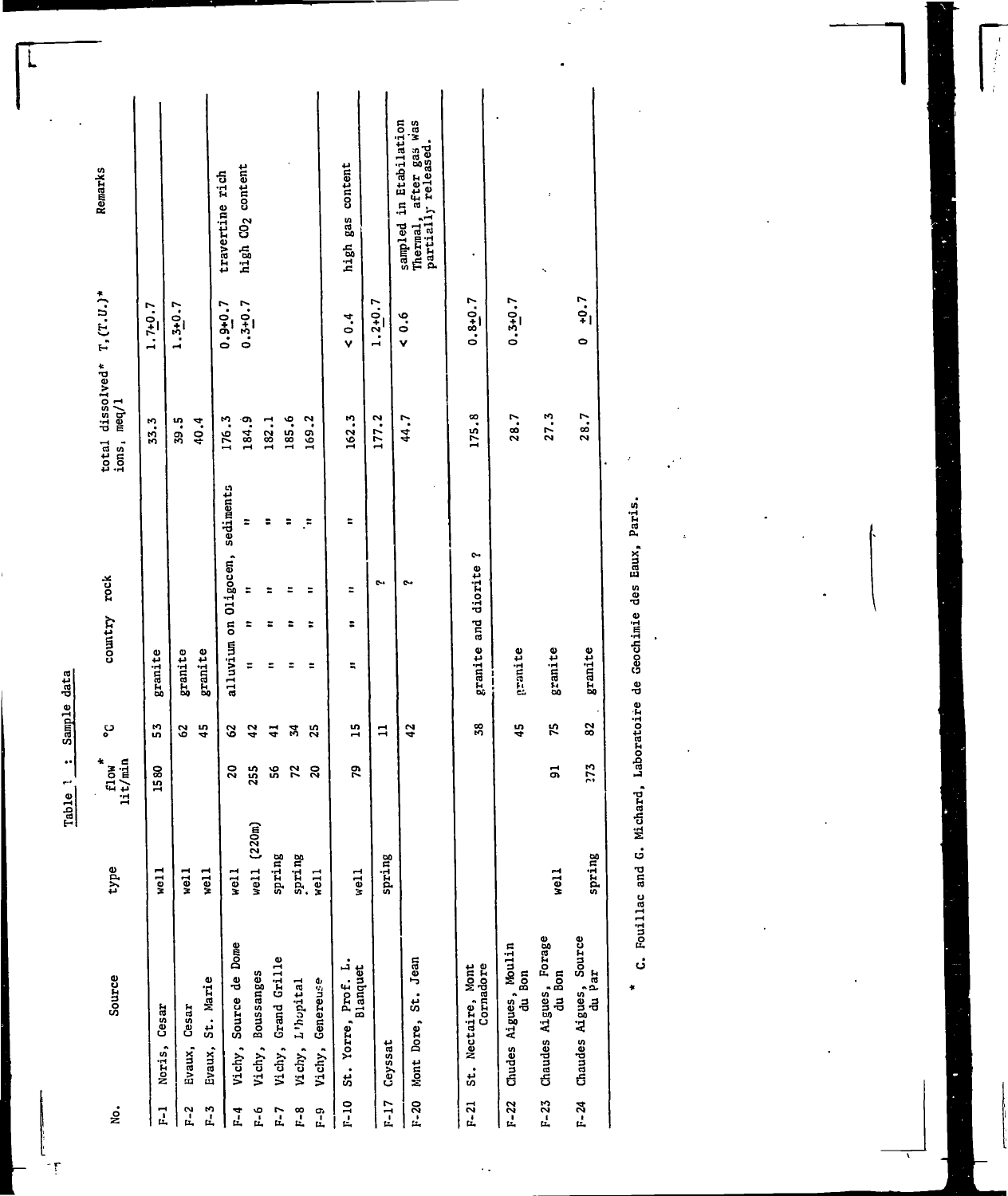|                        |                                  |                |              | Table 2: Noble gases, cc STP gas/cc STP water |                     |                               |                                |                                 |                     |
|------------------------|----------------------------------|----------------|--------------|-----------------------------------------------|---------------------|-------------------------------|--------------------------------|---------------------------------|---------------------|
| ż                      | Source                           | پ              | Run No.      | $He \times 10^{-8}$                           | Ne $\times 10^{-8}$ | $Ar$ tot $x$ 10 <sup>-4</sup> | $at_m \times 10^{-4}$<br>$A**$ | Ar $_{\text{rad}}$ x $10^{-4}$  | $Kr \times 10^{-9}$ |
| $\overline{1}$         | Neris, Cesar                     | ះ              | 496          | 3360+420                                      | $4.9 + 0.4$         |                               |                                |                                 |                     |
|                        |                                  |                | 502          | 1630+200                                      | $1.1 + 0.1$         | $1.30 + 0.16$                 | $1.29 + 0.16$                  | $\frac{1}{n}$ .                 | $19.4 \pm 0.9$      |
|                        |                                  |                | 504          | 3780+470                                      | $6.8 + 0.6$         |                               |                                |                                 |                     |
| $F-2$                  | Evaux, Cesar                     | 3              | 506          | 10540+1300                                    | $20.5 + 1.8$        | $2.81 + 0.35$                 | 2.75                           | <b>80.0</b>                     | $14.3 + 1.4$        |
| $F-3$                  | Evaux, St. Marie                 | $\frac{5}{4}$  | 507          | 6500+800                                      | $22.3 + 2.0$        | $2.17 + 0.27$                 | 2.11                           | 0.06                            | $20.3 + 2.0$        |
| F <sub>1</sub>         | Vichy, Dome                      | 3              | 488          |                                               | $3.5 + 0.3$         |                               |                                |                                 |                     |
|                        |                                  |                | 493          | $17 + 5$                                      | $2.9 + 0.3$         |                               |                                |                                 |                     |
| $F - 6$ <sup>***</sup> | Vichy, Boussanges                | ć,             | 508          | 10170+1300                                    | $13.9 + 1.2$        | $1.79 + 0.20$                 | 1.56                           | 0.23                            | $18.2 + 1.8$        |
| $E - 7$                | Vichy, Grand Grille              | $\overline{4}$ | 501          |                                               | $2.6 + 0.2$         |                               |                                |                                 |                     |
| $F-8$                  | Vichy, L'Hopital                 | ¥,             | 493          | $\frac{3}{2}$<br>$\frac{1}{2}$                | $0.8 + 0.07$        |                               |                                |                                 |                     |
| $\frac{9}{1}$          | Vichy, Genereuse                 | 25             | $\mathbb{C}$ | $\frac{1}{2}$                                 | $1.0 + 0.1$         |                               |                                |                                 |                     |
| $F-10$                 | St. Yorre, Blanquet              | 13             | 484          |                                               | $3.6 + 0.3$         |                               |                                |                                 |                     |
|                        |                                  |                | 503          | 320+40                                        | $2.1 + 0.2$         | 0.38                          | 0.32                           | 0.05                            | $1.93 + 0.19$       |
| $F-17$                 | Ceyssat                          | $\mathbf{r}$   | 483          |                                               | $2.6 + 0.2$         |                               |                                |                                 |                     |
| $F-20$                 | Mont Dore, St. Jean              | 42             | 495          | $5 + 3$<br>v                                  | 4.0.5               |                               |                                |                                 |                     |
|                        |                                  |                | 503          | $5 + 3$                                       | $0.5 + 0.3$         |                               |                                |                                 |                     |
| $R-21$                 | St. Nectaire, M.C.               | 38             | 185          |                                               | $2.8 + 0.3$         |                               |                                |                                 |                     |
|                        |                                  |                | $\mathbb{C}$ | $15 + 4$                                      | $1.1 + 0.1$         | $0.10 + 0.01$                 | 0.09                           | $\mathbf{a} \cdot \mathbf{d}$   | $2.44 + 0.24$       |
| $F-22$                 | Chaudes Aigues, M. d. Bon        | 45             | 494          | $77 + 10$                                     | $9.7 + 0.9$         |                               |                                |                                 |                     |
|                        |                                  |                | 502          | $72 + 9$                                      | $10.6 + 0.9$        | $1.94 + 0.24$                 | 1.93                           | $\ddot{a}$ .                    | $16.4 + 0.16$       |
|                        |                                  |                | 510          | $24 + 3$                                      | $11.0 + 1.0$        | $0.81 + 0.10$                 | 0.80                           | $\mathbf{a} \cdot \mathbf{d}$ . | $11.1 + 1.1$        |
| $F - 23$               | d. Bon<br>Chaudes Aigues, F.     | 15             | 499          | 48+6                                          | $1.9 + 0.2$         |                               |                                |                                 |                     |
| $-24$                  | Chaudes Aigues, Par              | 82             | 497          | $60 + 8$                                      | $1.1 + 0.1$         |                               |                                |                                 |                     |
|                        | Air saturated water, (at 2200 m) | $\overline{a}$ |              | 5.7                                           | $\frac{6}{1}$       |                               | 2.9                            |                                 | $\mathbf{r}$        |
|                        |                                  |                |              |                                               |                     |                               |                                |                                 |                     |

STP stands for 0°C and 760 mm Hg. The data of gas and water values in each sample collected are given in Table 1.  $\bullet$ 

 $\ddot{\phantom{0}}$ Ξ

> Calculated from Ar total, applying the measured  ${}^{40}$ Ar/ ${}^{36}$ Ar ratio reported in Table 3 and using the common atmospheric value of 295.6. n.d. - non detectable; 1.e. 0.01 x 10<sup>-6</sup> cc STP Ar rad/cc STP water or less.  $\frac{1}{3}$  $\ddot{\dot{}}$

Note the high amount of gas in the sample (Table 1).

Sample was collected at the Etabilation Thermale at which the water was accumulated in a room, so a gas phase was<br>formed. We sampled the remining water phase. \*\*\*\*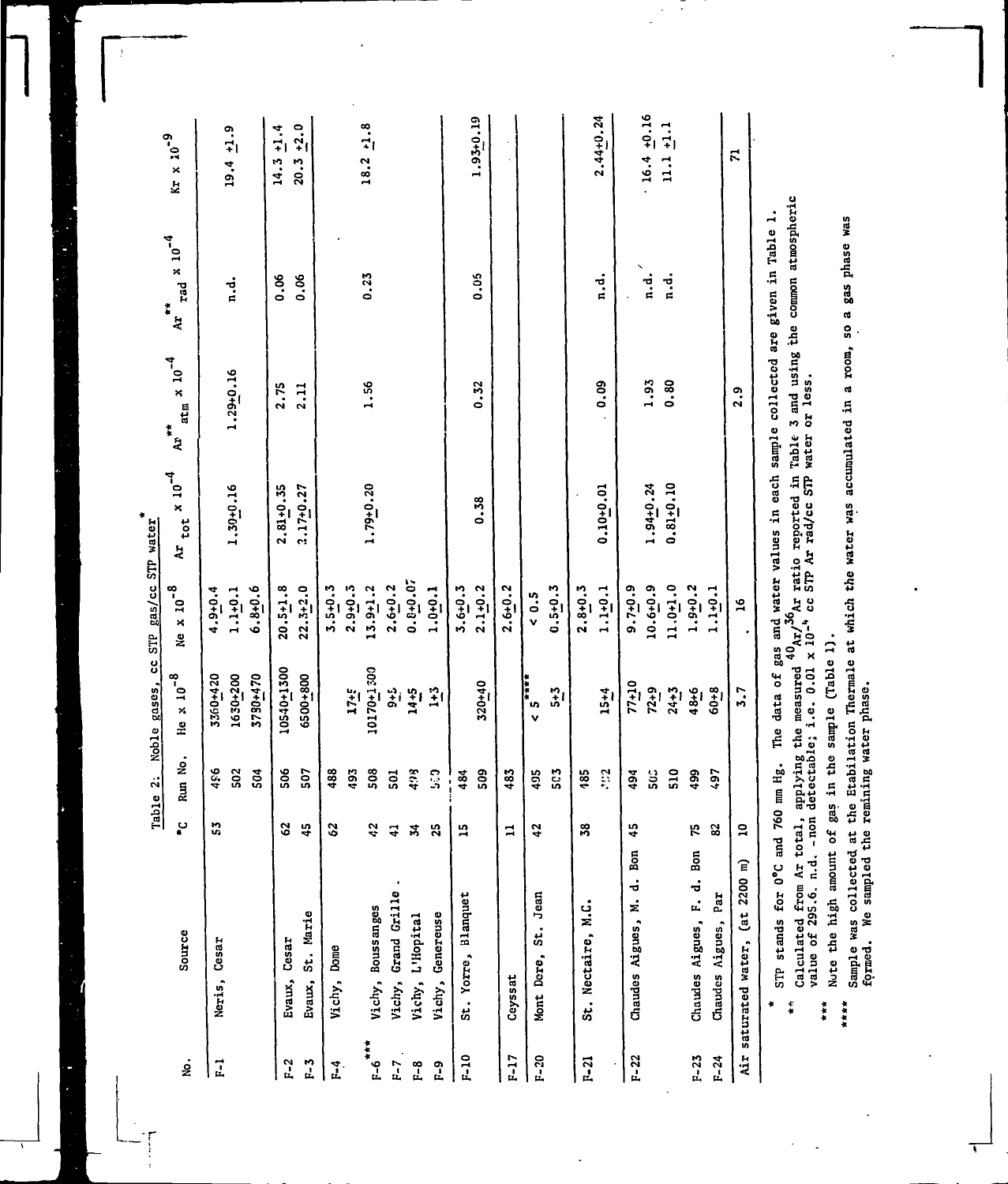Table 3: Isotopic compositions

| ż.             | Source                 | Run No. | $20$ <sub>Ne<math>\sqrt{22}</math>Ne</sub> | $^{40}\mathrm{Ar}/^{36}\mathrm{Ar}$ | $\mathrm{^{82} \mathrm{Kr}} / \mathrm{^{84} \mathrm{Kr}}$ | ${^{83}\rm{kr}}/{\rm ^{84}kr}$ | 86 <sub>кг</sub> , 84 <sub>кг</sub> |
|----------------|------------------------|---------|--------------------------------------------|-------------------------------------|-----------------------------------------------------------|--------------------------------|-------------------------------------|
| $F-1$ .        | Neris, Cesar           | 496     | 10.28                                      |                                     |                                                           |                                |                                     |
|                |                        | 502     | 10.0                                       | 298.1                               | 0.189                                                     | 0.182                          | 0.286                               |
|                |                        | 504     | 10.27                                      |                                     |                                                           |                                |                                     |
| $F - 2$        | Evaux, Cesar           | 506     | 10.10                                      | 302.2                               |                                                           |                                |                                     |
| $\frac{5}{2}$  | Evaus, St. M.          | 507     | 10.20                                      | 304.5                               |                                                           |                                |                                     |
| $\frac{4}{1}$  | Vichy, Dome            | 488     | 10.55                                      |                                     | 0.204                                                     | 0.202                          | 0.301                               |
|                |                        | 493     | 10.69                                      |                                     |                                                           |                                |                                     |
| $\frac{6}{1}$  | Vichy, Bouss           | 508     | 10.62                                      | 339.0                               |                                                           |                                |                                     |
| $F - 7$        | Vichy, G. G.           | 501     | 10.31                                      |                                     |                                                           |                                |                                     |
| $\frac{8}{11}$ | Vichy, Hopital         | 498     |                                            |                                     |                                                           |                                |                                     |
| $F-9$          | Vichy, Gen.            | 500     | 10.70                                      |                                     |                                                           |                                |                                     |
| $\frac{5}{1}$  | St. Yorre, B.          | 484     | 10.75                                      |                                     | 0.200                                                     | 0.200                          | 0.300                               |
|                |                        | 503     |                                            | 347.8                               | 0.188                                                     | 0.176                          | 0.274                               |
| $F-17$         | Ceyssat                | 483     | 10.48                                      |                                     | 0.190                                                     | 0.197                          | 0.288                               |
| $F - 20$       | 5<br>Mont Dore, S.     | 495     |                                            |                                     |                                                           |                                |                                     |
|                |                        | 503     |                                            |                                     |                                                           |                                |                                     |
| $F-21$         | Ġ<br>St. Mectaire, M.  | 485     | 10.55                                      |                                     |                                                           |                                |                                     |
|                |                        | 492     | 11.50                                      | 291.1                               | 0.198                                                     | 0.195                          | 0.290                               |
| $F - 22$       | ä<br>Ch. Aigues, M. d. | 494     | 10.50                                      |                                     |                                                           |                                |                                     |
|                |                        | 505     | 10.50                                      | 297.8                               |                                                           |                                |                                     |
|                |                        | 510     | 10.26                                      | 300.6                               | 0.198                                                     | 0.191                          | 0.293                               |
| $F - 23$       | ã<br>Ch. Aigues, F. d. | 459     | 10.68                                      |                                     |                                                           |                                |                                     |
| $F - 24$       | Ch. Aigues, Par        | 497     | 10.80                                      |                                     |                                                           |                                |                                     |
|                | Atmospheric values     |         | 10.31                                      | 295.5                               | 0.203                                                     | 0.203                          | 0.305                               |

Ī.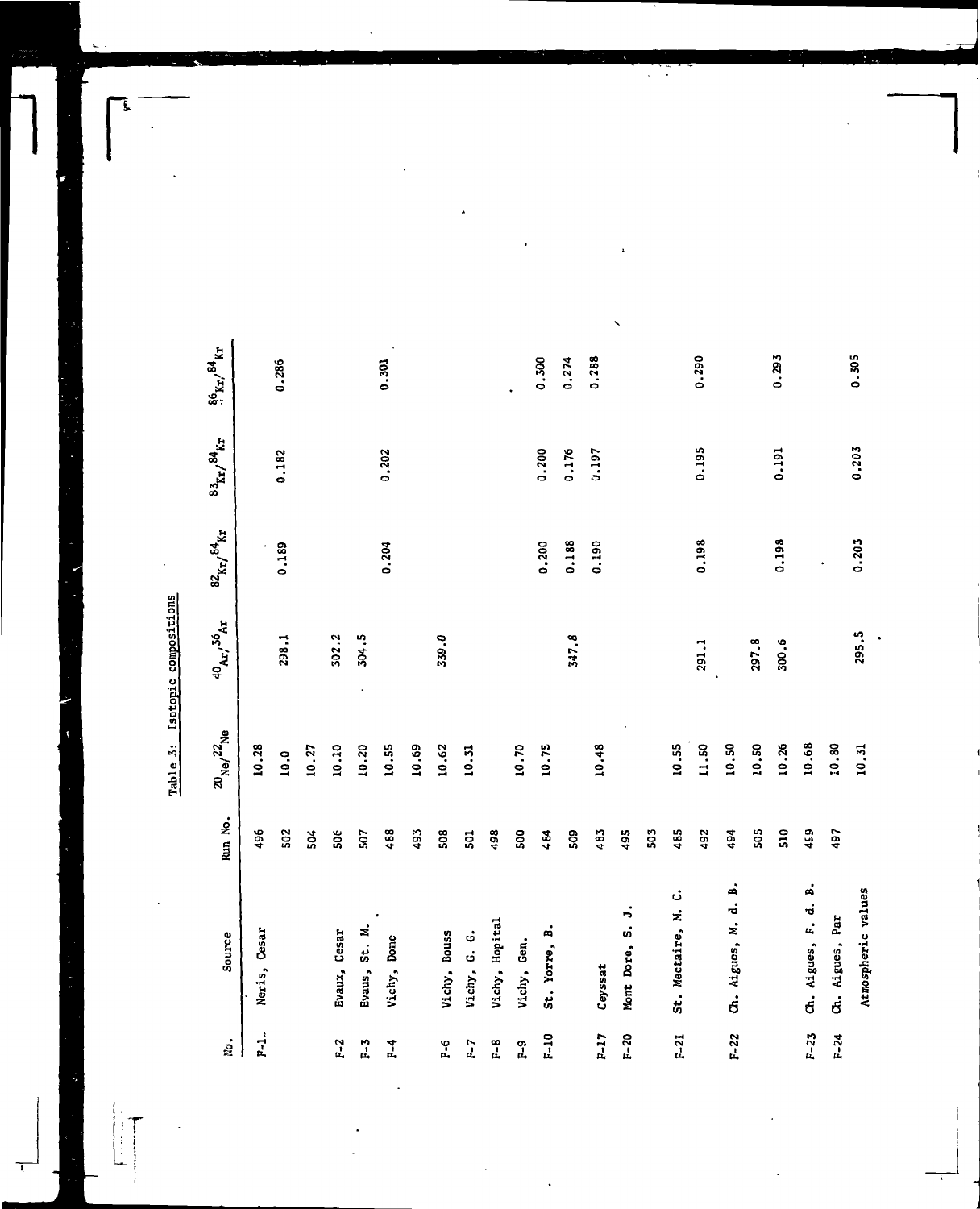|                | $\ddot{\phantom{0}}$<br>4<br>Table                       | recharge       | Percent retention of atmospheric noble<br>recharge at 15°C at 2200 m<br>$a_i$ |                 | gases,                  | assuming        |
|----------------|----------------------------------------------------------|----------------|-------------------------------------------------------------------------------|-----------------|-------------------------|-----------------|
|                |                                                          |                |                                                                               | $\frac{6}{1}$   | 2.9                     | $\mathbf{r}$    |
| ż.             | Source                                                   | ပ္စ            | Run No.                                                                       | $\frac{9}{2}$   | atm<br>$\ddot{a}$       | $\kappa$        |
| $\overline{r}$ | Cesar<br>Nerris,                                         | ភ្ល            | 496                                                                           | 8č              |                         |                 |
|                |                                                          |                | 502                                                                           | ٥               | 38                      | $\overline{24}$ |
|                |                                                          |                | 504                                                                           | S,              |                         |                 |
| $F-2$          | Cesar<br>Evaux,                                          | 62             | 506                                                                           | 108             | $\overline{\mathbf{5}}$ | $\overline{18}$ |
| $F - 3$        | St. Marie<br>Evaux,                                      | 45             | 507                                                                           | 117             | 62                      | 25              |
| $F-4$          | Dome<br>Vichy,                                           | 3              | 488                                                                           | $\overline{18}$ |                         |                 |
|                |                                                          |                | 493                                                                           | $\overline{1}$  |                         |                 |
| $F - 6$        | Vichy, Boussanges                                        | 42             | 508                                                                           | 13              | $\frac{6}{4}$           | 23              |
| $F - 7$        | Grand Grille<br>Vichy,                                   | $\overline{4}$ | 501                                                                           | $\overline{1}$  |                         |                 |
| $F - 8$        | L'Hopital<br>Vichy,                                      | 24             | 498                                                                           | 4               |                         |                 |
| $F - 9$        | Genereuse<br>Vichy,                                      | $\frac{5}{2}$  | 500                                                                           | LO <sub>1</sub> |                         |                 |
| $P-10$         | St. Yorre, Blanquet                                      | $\mathbf{r}$   | 484                                                                           | $\mathbf{a}$    |                         |                 |
|                |                                                          |                | 509                                                                           | $\mathbf{I}$    | c                       | $\mathbf{C}$    |
| $F-17$         | Ceyssat                                                  | $\mathbf{r}$   | 483                                                                           | 14              |                         |                 |
| $F - 20$       | Jean<br>.<br>35<br>Mont Dore,                            | 42             | 495                                                                           | ю<br>v          |                         |                 |
|                |                                                          |                | 503                                                                           | M,              |                         |                 |
| $F - 21$       | St. Nectaire, M.C.                                       | 38             | 485                                                                           | $\overline{1}$  |                         |                 |
|                |                                                          |                | 492                                                                           | ۱o              | 5                       | w               |
| $F - 22$       | Bon<br>.<br>ت<br>ż<br>Chaudes Aigues,                    | 45             | 494                                                                           | ឆ               |                         |                 |
|                |                                                          |                | 505                                                                           | န္တ             | ត្ត                     | $\overline{21}$ |
|                |                                                          |                | 510                                                                           | $\frac{8}{5}$   | 24                      | $\overline{1}$  |
| $F - 23$       | Bon<br>$\overline{a}$<br>$\mathbf{r}$<br>Chaudes Aigues, | 15             | 499                                                                           | $\overline{10}$ |                         |                 |
| $F - 24$       | Par<br>Chaudes Aigues,                                   | 82             | 497                                                                           | Ó               |                         |                 |
|                |                                                          |                |                                                                               |                 |                         |                 |

 $\tilde{\mathcal{C}}$ 

÷

 $\frac{1}{2}$  , where  $\frac{1}{2}$  and  $\frac{1}{2}$ 

 $\epsilon$ 

l,

Ŀ

 $F = \frac{1}{2}$  $\overline{1}$ 

 $\overline{10}$ 

100

100

100

Air saturated water at 2200 m

 $\ddot{\phantom{0}}$ 

 $\frac{\theta}{\theta}$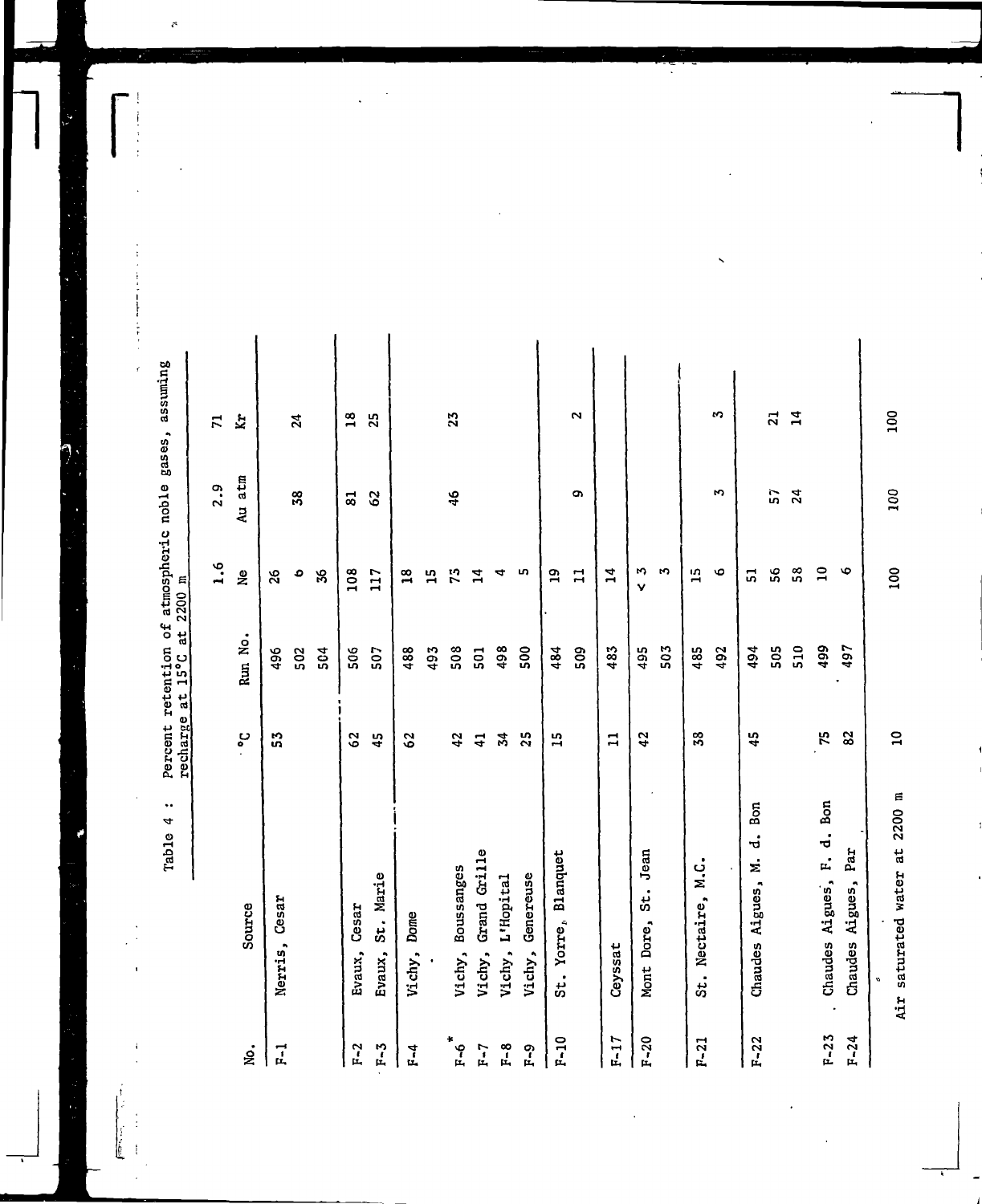Isotopic composition and dissolved ions Table 5 :

ı

| ġ            | Source                                   | <b>6D</b> % | $\delta^{18}$ 0 $\frac{8}{96}$ | T, T.U.     | $C1$ meq/ $1$ | TDI meq/1   |
|--------------|------------------------------------------|-------------|--------------------------------|-------------|---------------|-------------|
|              | Cesar<br>Neris                           | $-58.1$     | $-8.40$                        | $1.7 + 0.7$ | 3.7           | <b>53.3</b> |
|              | Cesar<br>Evaux,                          | $-57.6$     | $-8.25$                        | $1.3 + 0.7$ | 5.2           | 39.5        |
| ני<br>ה      | St. Marie<br>Evaux,                      | $-57.0$     | $-8.15$                        |             | 5.3           | 40.4        |
| $\mathbf{r}$ | S. d. Dome<br>Vichy,                     | $-62.0$     | $-9.30$                        | $0.9 + 0.7$ | თ.<br>თ       | 176.3       |
| ٩I           | Boussanges<br>Vichy,                     | $-62.0$     | $-9.45$                        | $0.3 + 0.7$ | 10.0          | 184.9       |
| <u>ւ</u>     | G. Grille<br>Vichy,                      | $-62.5$     | $-9.50$                        |             | 10.2          | 182.1       |
| ᅇ<br>ᅹ       | L'Hopital<br>Vichy,                      | $-58.0$     | $-9.15$                        |             | თ.<br>თ       | 185.6       |
| က<br>ကိ      | Genereuse<br>Vichy,                      | $-64.2$     | $-9.70$                        |             | 0.7           | 169.2       |
| $F-10$       | Yorre, Blanquet<br>$\ddot{x}$            | $-60.5$     | $-9.05$                        | †.0∨        | თ.<br>თ       | 162.3       |
| $F-17$       | Cyssat                                   | $-58.7$     | $-9.40$                        | $1.2 + 0.7$ | 13.7          | 177.2       |
| $F-20$       | St. Jean<br>Mont Dore,                   | $-61.3$     | $-9.40$                        | 0.6         | ه.<br>ه       | 44.7        |
| F-21         | taire<br>St. Nec                         | $-59.0$     | $-8.85$                        | $0.8 + 0.7$ | 40.0          | 175.8°      |
| $F - 22$     | ã<br>ಕ<br>ż.<br>Aigues,<br>Chaudes       | $-60.0$     | $-9.10$                        | $0.3 + 0.7$ | $\frac{1}{2}$ | 28.7        |
| $F - 23$     | ี่<br>=<br>=<br>r.<br>Aigues,<br>Chaudes | $-60.7$     | $-9.05$                        |             | $\frac{9}{1}$ | 27.3        |
|              | Aigues, Par<br>Chaudes                   | $-61.1$     | $-9.20$                        | $0 + 0.7$   | 2.1           | 28.7        |
|              |                                          |             |                                |             |               |             |

Ç  $\epsilon$ 

Ų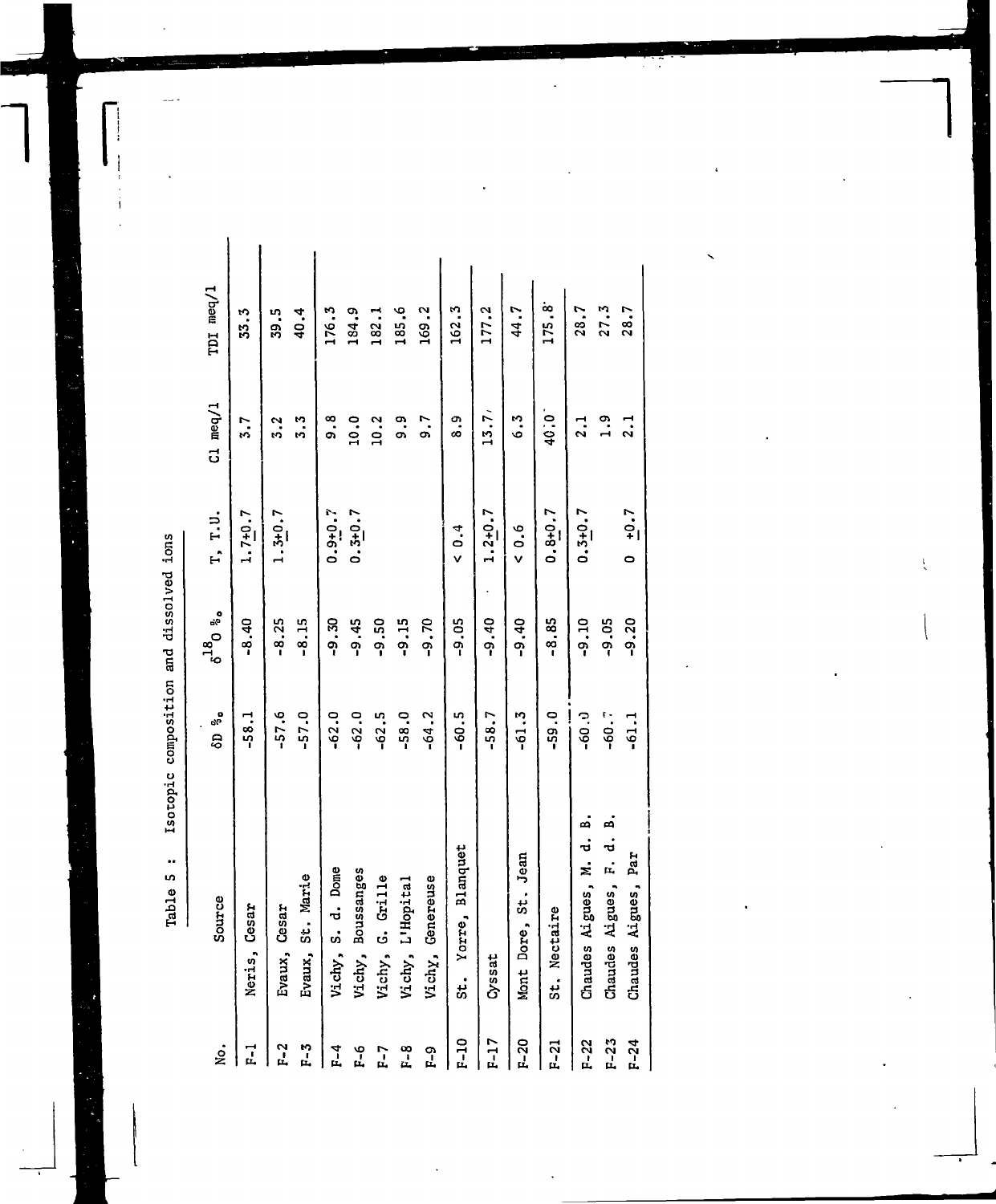| ş.             | source                                       | ي   | quifer             | ī.   | å           | 붗           | ×           | g             | E           | d                | នឹ          | HCO <sub>3</sub> | <b>SiO<sub>2</sub></b> | Ŀ,          | $\frac{1}{2}$ | $\frac{1}{b_1}$   | ś                               |                                                                                  |  |
|----------------|----------------------------------------------|-----|--------------------|------|-------------|-------------|-------------|---------------|-------------|------------------|-------------|------------------|------------------------|-------------|---------------|-------------------|---------------------------------|----------------------------------------------------------------------------------|--|
| $\overline{1}$ |                                              |     | Roous<br>្ម<br>អ្ន | 6.96 | 0.93        | 0.035       | 0.43        | 13.6          | 0.27        | 5.7              | 2.57        | 7,80             | 3.80                   | 0.36        | 16.3          | $\overline{17.0}$ | $\ddot{\cdot}$                  | 5                                                                                |  |
| $\frac{2}{5}$  | Evaux, Cesar<br>Neris, Cesar                 |     | ÷                  | 6.79 | <b>0.99</b> | 0.079       | <b>S</b>    | 17.2          | 0.39        | $\ddot{ }$       | 5.80        | 5.50             | ខ្លឹ                   | 0.39        | 20.2          | 19.3              | s.e                             | 39.5                                                                             |  |
| $\frac{1}{2}$  | Braux, St. Marie                             |     |                    | 6.83 | a.u         | 0.081       | 0.49        | 17.5          | 3<br>。      | د.<br>د          | 5.30        | <b>S</b> .60     | 1.92                   | 0.40        | 20.5          | <b>9.91</b>       | ះ                               |                                                                                  |  |
|                | F-20 Mont Dore, St. Jean                     |     |                    | 5.90 | 2.02        | 1.29        | e<br>i      | 14.2          | <b>QT.0</b> | د.<br>ه          | 0.38        | 15.5             | 2.92                   | 0.036       | 22.1          | 22.6              | $\overline{a}$                  |                                                                                  |  |
|                | F-22 Chaudes Aigues, M. du Bon 45            |     | <b>Smote</b><br>ë  | 6.72 | 0.57        | 0.29        | <b>0.76</b> | 12.0          | 0.12        | $\overline{2}$ . | 0.29        | $\frac{3}{11}$   | 1.43                   | 0.18        | 14.6          | $\frac{1}{2}$     | $\overline{3}$ . $\overline{7}$ | 4<br>4<br>4<br>4<br>2<br>2<br>2<br>2<br>2<br>2<br>2<br>2<br>2<br>2<br>2<br>2<br> |  |
|                | F-23 Chaudes Aigues, F. du Bon 72            |     |                    | 6.70 | 0.55        | 0.26        | ິ<br>ວ      | $\frac{1}{1}$ | 0.12        | $\ddot{ }$ .     | 0.25        | 10.2             | 1.30                   | <b>9T.0</b> | 13.9          | 13.4              | $\ddot{ }$                      |                                                                                  |  |
|                | F-24 Chaudes Aigues, Par                     | 82  | ÷                  | 6.20 | 0.57        | 0.26        | 0.75        | 12.0          | 0.12        | $\mathbf{r}$     | <b>0.30</b> | $\frac{3}{11}$   | 147                    | 0.18        | 14.6          | 14.1              | 5.5                             | <u>្</u><br>និ                                                                   |  |
|                | F-4 Vichy, S. du Dome                        | S   | sedimentary        | 0.61 | 1.28        | 0.42        | 2.68        | 80.6          | 0.79        |                  | 2.04        | 74.5             | 0.83                   | 0.44        | 87.5          | 88.8              | $\ddot{ }$                      | <b>PC</b>                                                                        |  |
|                | F-6 Vichy, Boussanges                        |     |                    | 6.66 | 5.43        | 0.45        | 2.48        | 80.8          | 0.80        | <b>D.OI</b>      | 2.10        | 78.5             | 0.82                   | 0.41        | 91.8          | 93.1              | 1.4                             | 185                                                                              |  |
| 7.             | Vichy, Grand Grille                          |     |                    | 6.33 | 2.59        | 0.45        | 2.45        | 82.2          | 0.79        | 10.2             | 2,00        | 76.0             | 0.89                   | <b>9.45</b> | 91.5          | 9.6               | $\frac{1}{2}$                   | 182                                                                              |  |
| $1 - 3$        | Vichy, L'Hopital                             |     |                    | 6.78 | 5.93        | <b>6r'0</b> | 2.52        | 80.B          | 0.79        | ი.<br>მ          | 1.92        | 78.5             | 0.69                   | <b>0.44</b> | 92.9          | 92.7              | $\ddot{0}$                      | 86                                                                               |  |
| ი<br>"         |                                              |     |                    | 6.46 | oo.r        | 0.38        | 2.35        | 78.4          | 0.77        | 5.               | 1.87        | 71.0             | 1.22                   | 0.50        | 84.3          | 84.9              | °.0                             | 99                                                                               |  |
|                | F-10 St. Yorre, Blanquet<br>Vichy, Genereuse | u,  |                    | 6.22 | 2.02        | 0.42        | 2.84        | 73.0          | 0.72        | 8.9              | 1.77        | $-68.0$          | 0.26                   | 0.47        | $\frac{4}{3}$ | 80.9              | 1.0                             | 3                                                                                |  |
|                | F-21 St. Nectaire, Corradore                 | ន្ល |                    | 6.49 | 4.07        | 3.12        | 4.05        | 6.3           | 1.57        | å                | 5.91        | 47.0             | 1.80                   | 0.042       | 86.9          | 88.9              | 2.2                             | Ĕ,                                                                               |  |
|                | F-17 Ceyssat                                 |     | ç.                 | 6.31 | 18.8        | ٦<br>ನ      | 0.71        | ષ<br>o        | 0.27        | 13.7             | 8.62        | 56.0             | 1.28                   | 0.023       | 90.2          | 87(?)             | ۰                               | 177                                                                              |  |
|                |                                              |     |                    |      |             |             |             |               |             |                  |             |                  |                        |             |               |                   |                                 |                                                                                  |  |

Table 6 : Dissolved ions (10' moles/liter)

Ń

1.1.3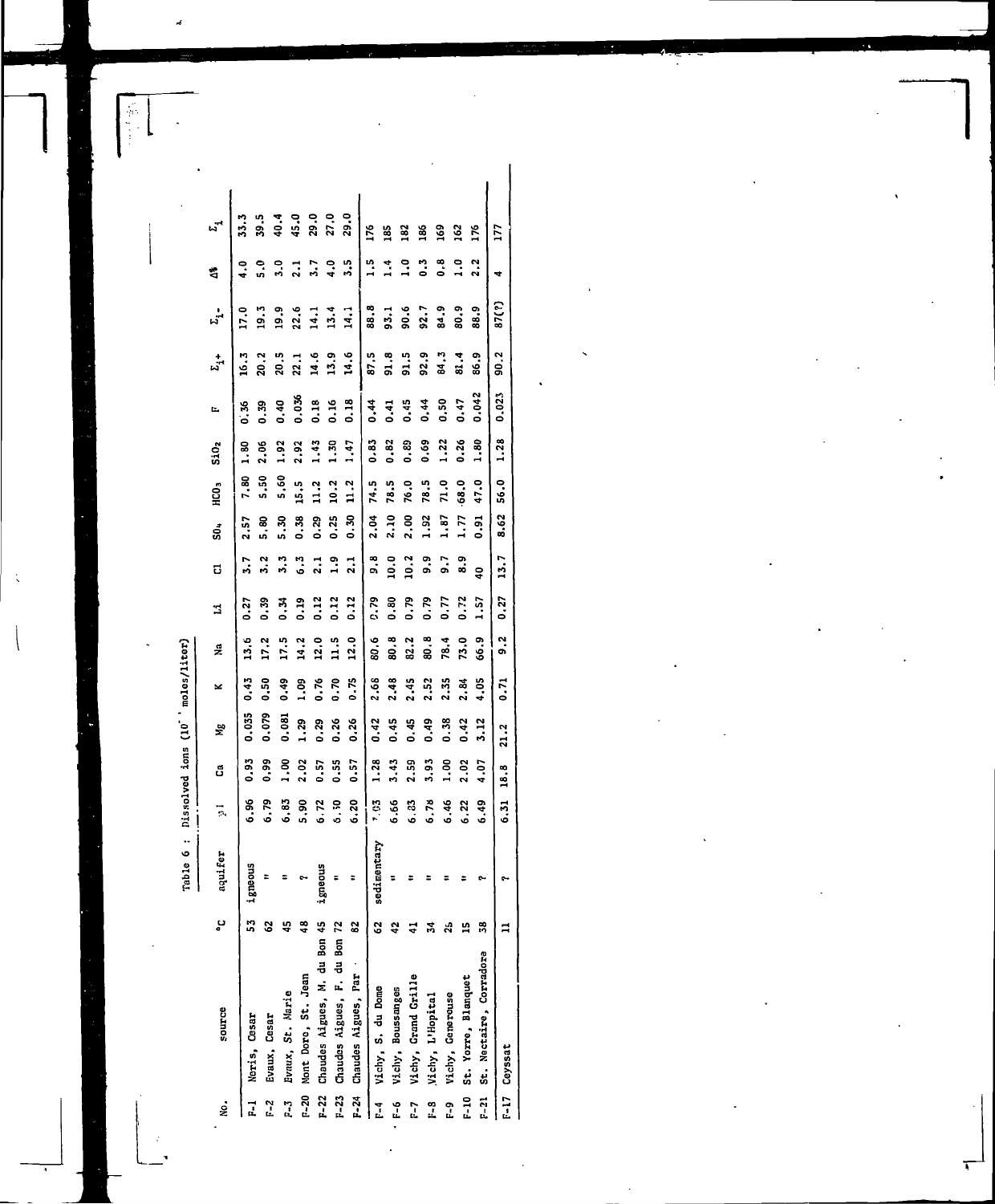### Figure Captions

- 1. Map of studied samples.
- 2. Noble gas abundances (sample numbers are indicated).  $A.S.W. 15^{\circ}C$ air saturated water at  $15^{\circ}$ C, at 2200 m altitude - representing average recharge conditions. High He excesses are observed.
- 3. Correlation between atmospheric Ne and Ar, and Ar and Kr. A positive correlation is observed.
- 4. Correlation of atmospheric Ne, Ar and Kr as a function of radiogenic He. Positive correlations are seen.
- 5. Percent retention of noble gases, i.e.:

observed concentration expected concentration in recharge water x 100

A "reversed" pattern is seen, i.e. the heavier gases are less retained than the lighter ones.

- 6. Isotopic composition of stable hydrogen and oxygen. No oxygen shifts or evaporation trends are seen.
- 7. Chemical composition (Table 6). The Vichy and St. Yorre samples (right groupl, issuing in sedimentary terrains are higher in dissolved ion contents. than the igneous terrains waters (Neris, Evaux, Mt. Dore and Chaudes Aigues), the major enrichment being in  $Na(HCO<sub>z</sub>)$  (left group).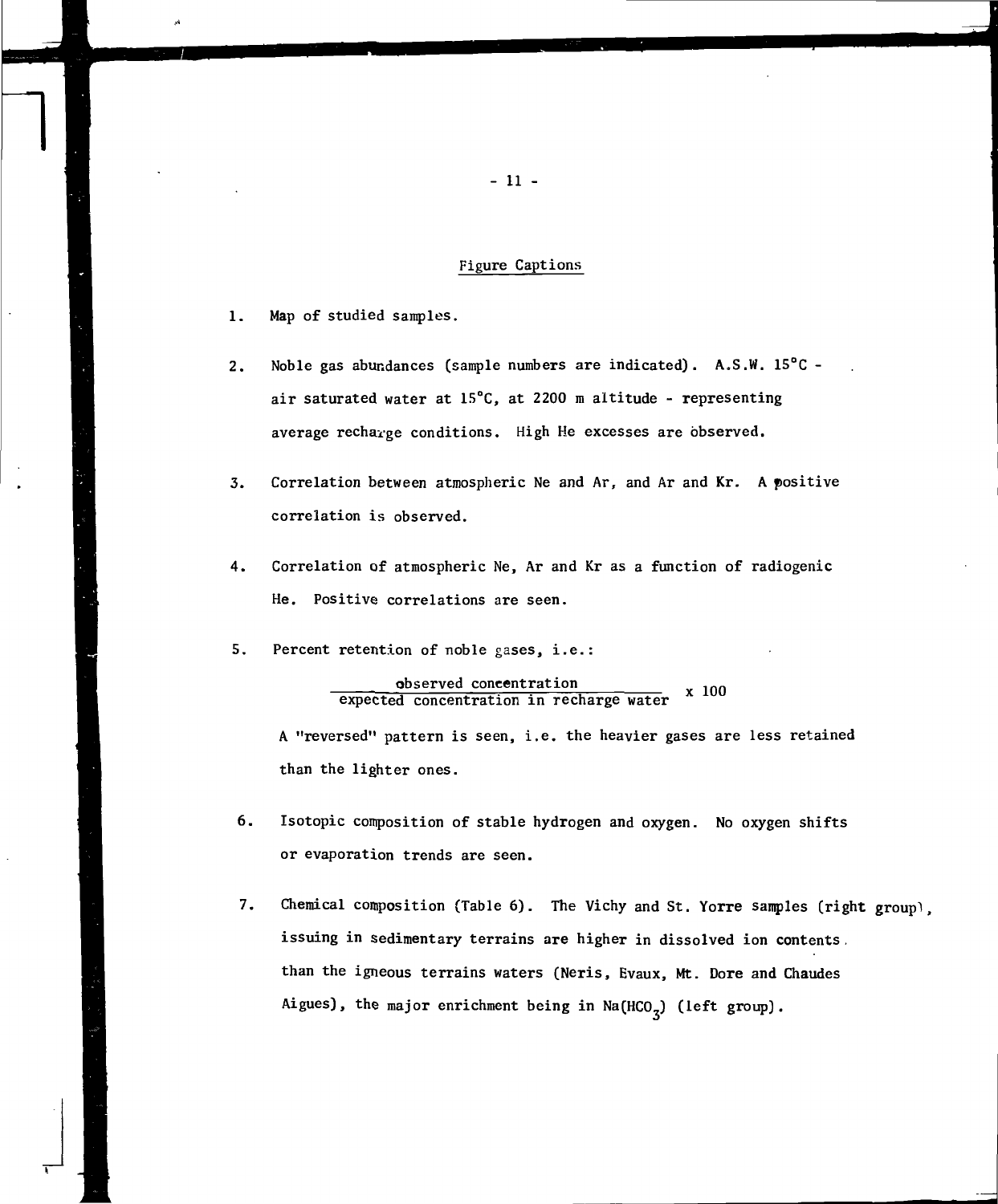

 $\frac{1}{2}$ 

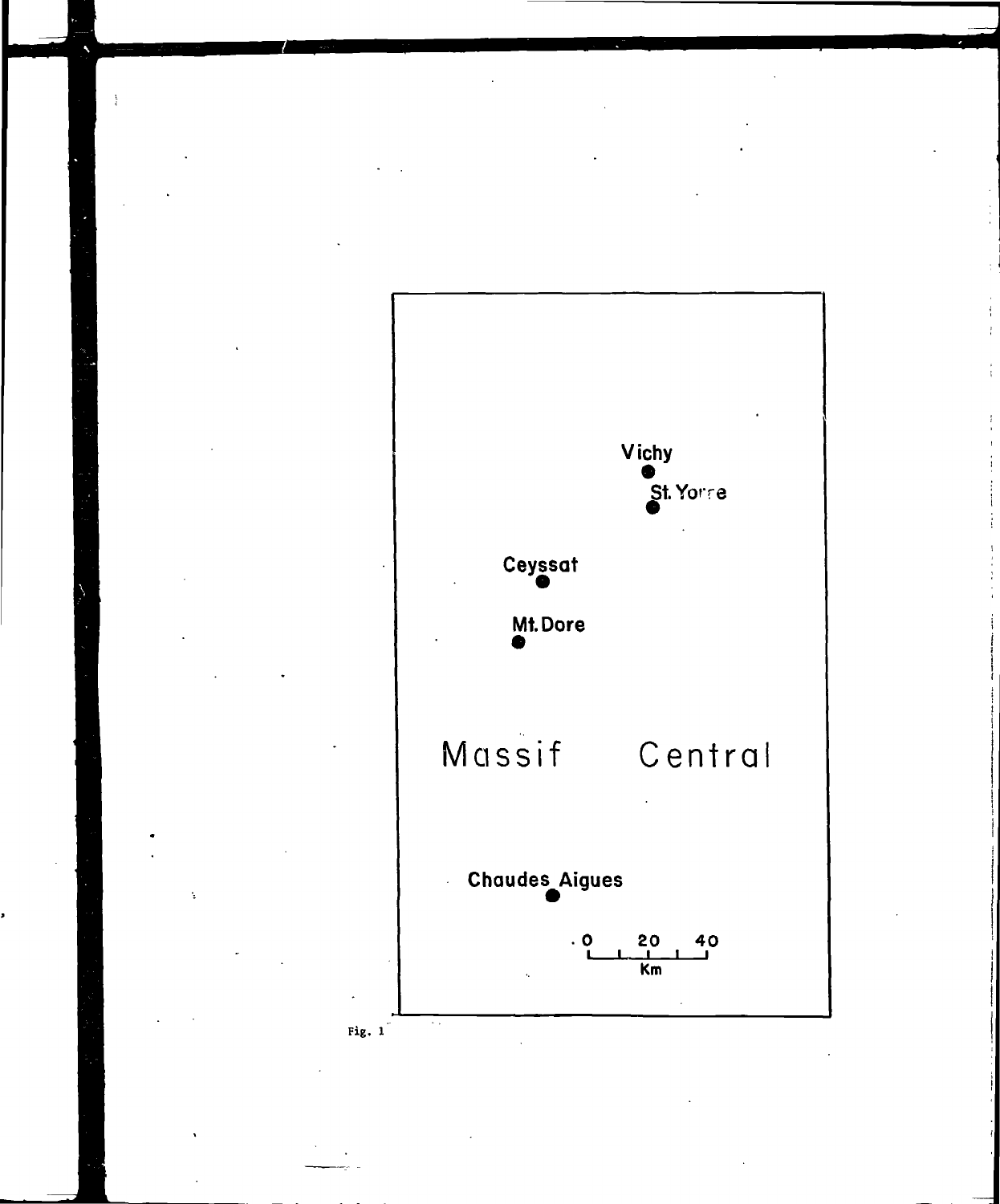



 $\ddot{\ddot{\cdot}}$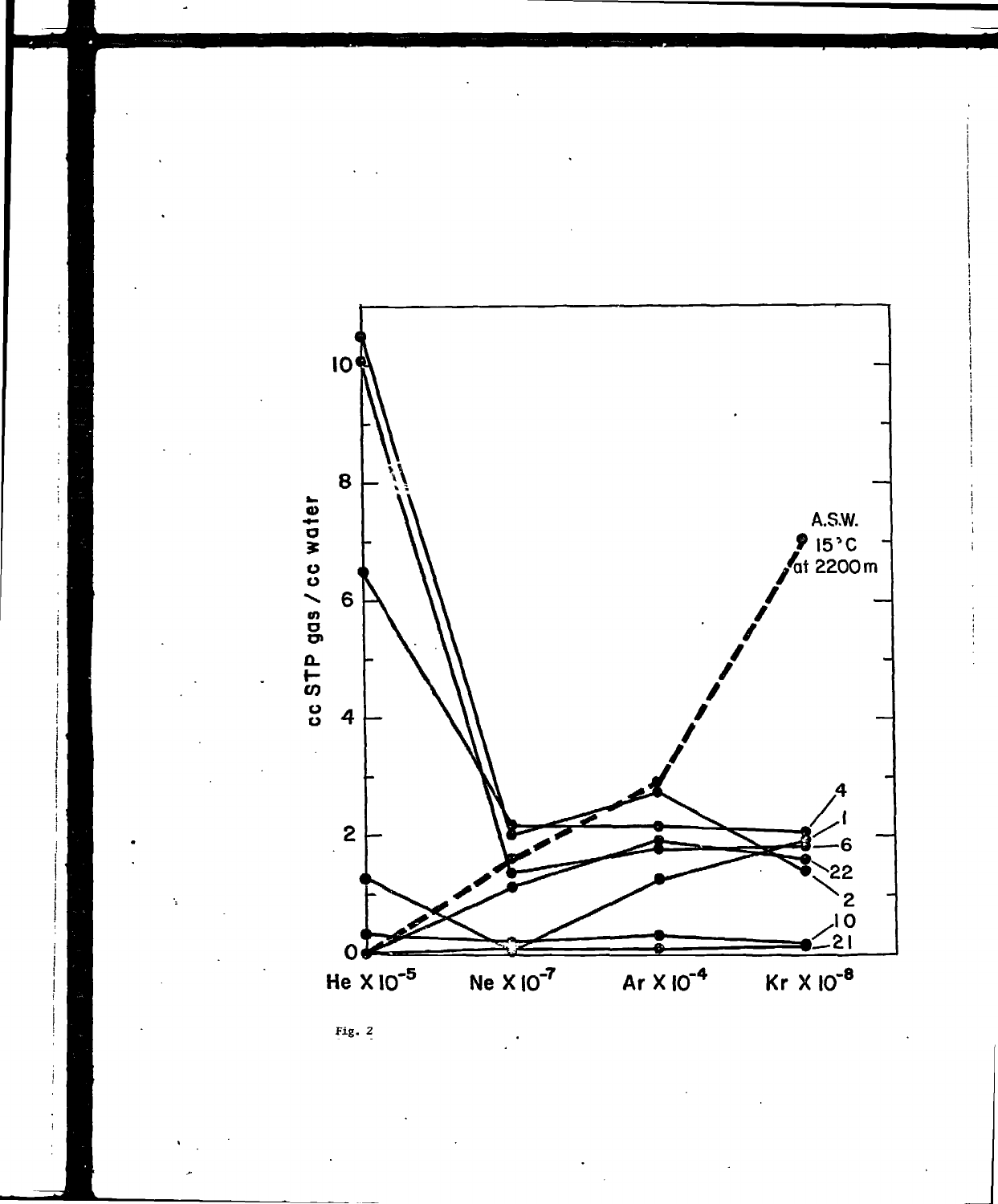

 $Fix. 3$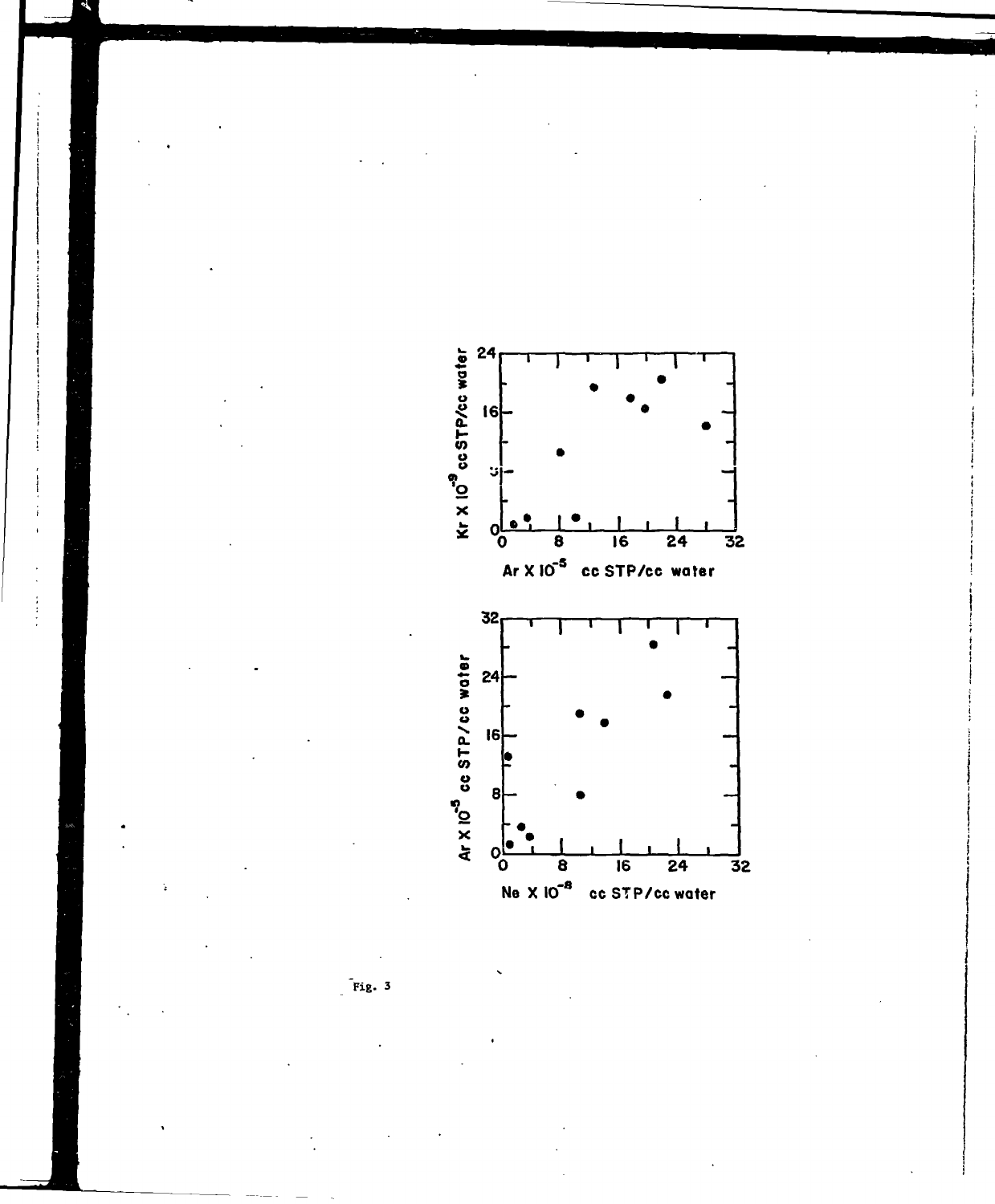

Fig.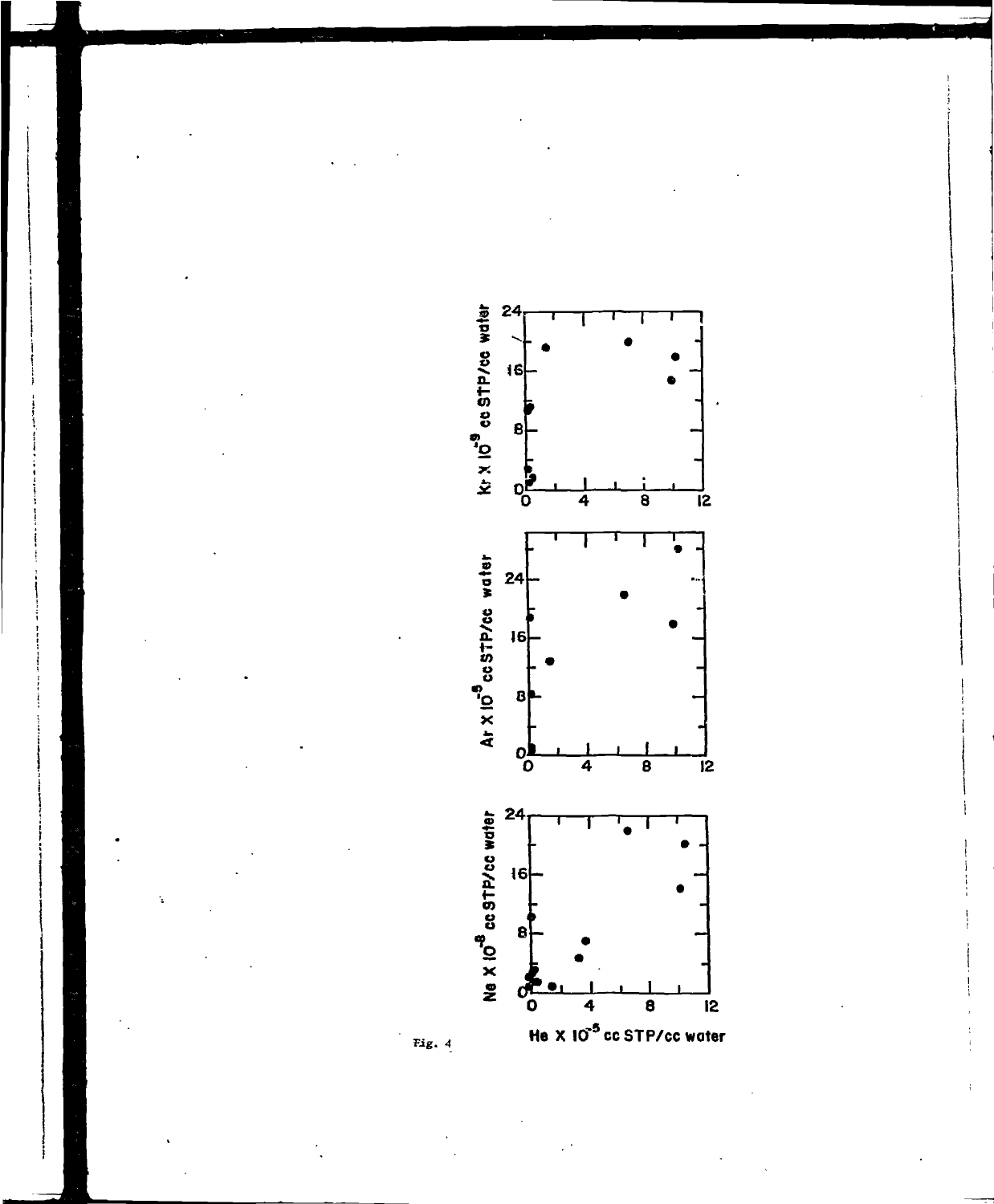

Fig.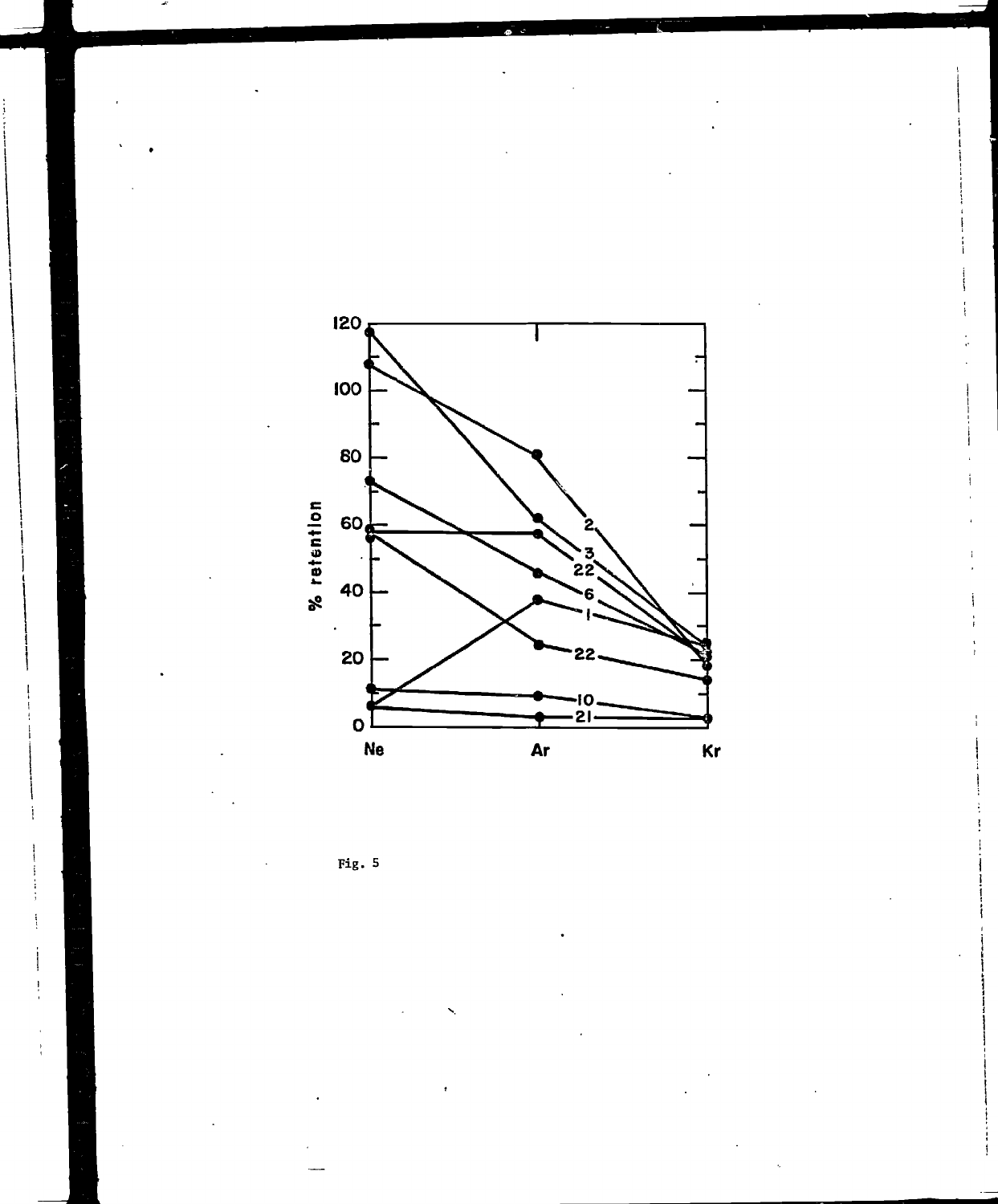

Fig.  $6$ 

 $\frac{1}{4}$  $\frac{1}{2}$ 

 $\frac{1}{2}$